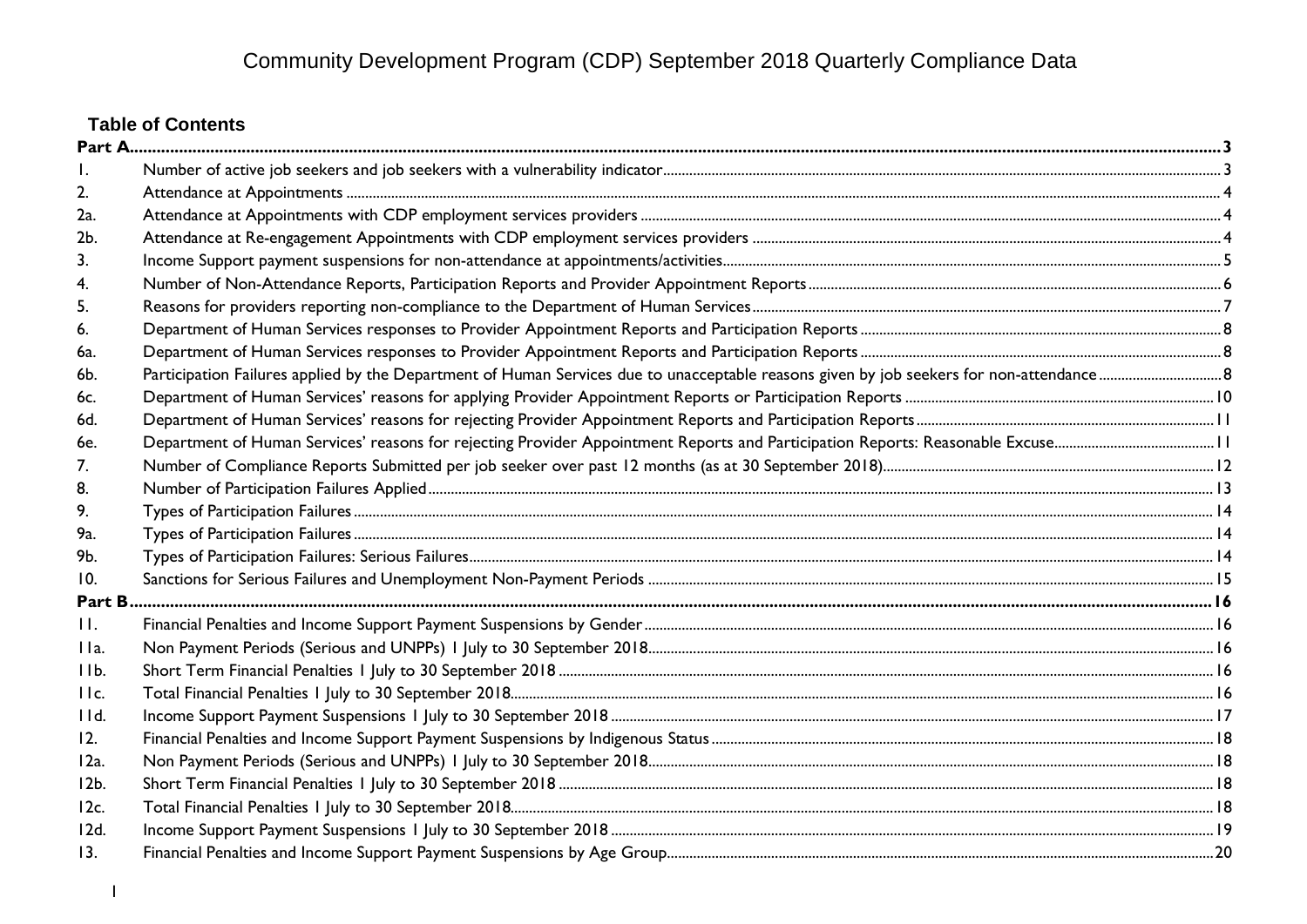| 13a.            |  |
|-----------------|--|
| 13 <sub>b</sub> |  |
| 13c.            |  |
| 13d.            |  |
| 14.             |  |
| 14a.            |  |
| 14b.            |  |
| 14c.            |  |
| 14d.            |  |
| 15.             |  |
| 15a.            |  |
| 15b.            |  |
| 15c.            |  |
| 15d.            |  |
|                 |  |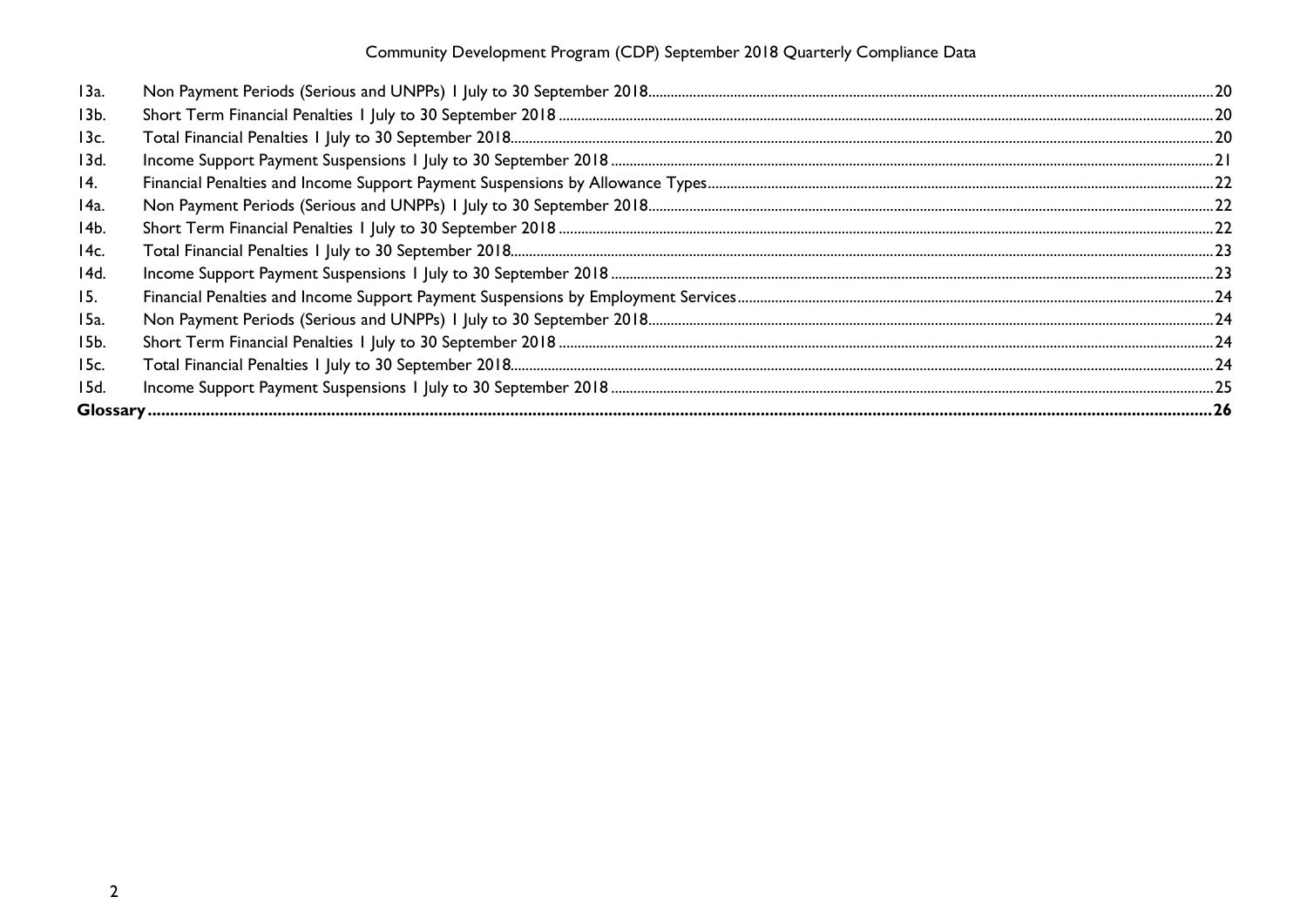The following tables contain compliance information for the Community Development Program (CDP), under the Job Seeker Compliance Framework (JSCF). This information has been published continuously since the commencement of the CDP on 1 July 2015. From 1 July 2018, all job seekers in *jobactive*, Disability Employment Services and ParentsNext are subject to the Targeted Compliance Framework (TCF). The TCF does not apply to CDP.

Prior to 1 July 2018, this report contained a broader data set covering all employment programs under the JSCF. From 1 July 2018, this report contains CDP specific information only and is owned by the National Indigenous Australians Agency.

TCF reporting is published separately by the Department of Employment, Skills, Small and Family Business. Due to differences in the compliance frameworks, the information contained in this report is not directly comparable with any reporting undertaken for the TCF.

# <span id="page-2-1"></span><span id="page-2-0"></span>**Part A**

## **1. Number of active job seekers and job seekers with a vulnerability indicator**

| As at 30 September 2018 | <b>Active CDP job seekers</b> | <b>Number of CDP job seekers with</b><br>a vulnerability indicator | % of all CDP job seekers with a<br>vulnerability indicator |  |  |
|-------------------------|-------------------------------|--------------------------------------------------------------------|------------------------------------------------------------|--|--|
|                         | 23,929                        | .4                                                                 | 6%                                                         |  |  |

'Active CDP job seekers' comprises 'Active job seekers' who currently need to use employment services or the Transition to Work (TTW) Service), as well as 'Other job seekers' who have a 'Temporary exemption', 'Reduced work capacity' or are undertaking an 'Approved activity' – refer to 'Glossary' for further explanation of these terms.

Note: TTW participants are not subject to the same job seeker compliance framework as other activity tested job seekers, therefore they are not included elsewhere in this report.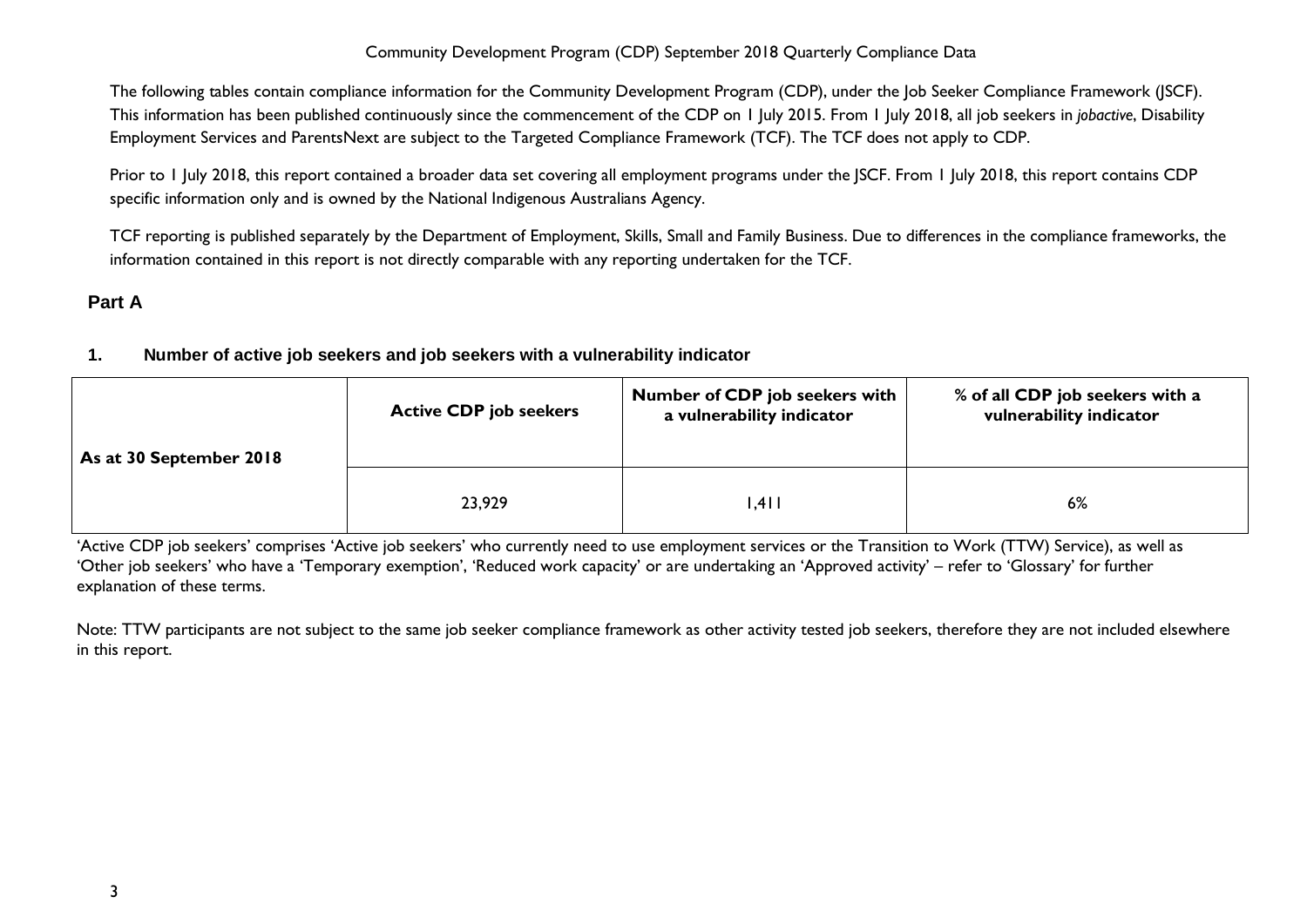#### <span id="page-3-0"></span>**2. Attendance at Appointments**

## <span id="page-3-1"></span>**2a.** *Attendance at Appointments with CDP employment services providers*

|                           | <b>Appointments attended</b> |    |              | Total          |                   |              |     |                     |
|---------------------------|------------------------------|----|--------------|----------------|-------------------|--------------|-----|---------------------|
| July to 30 September 2018 |                              |    | Valid reason | Invalid reason | <b>Discretion</b> | <b>Total</b> |     | <b>Appointments</b> |
|                           | No.                          | %  | %            | %              | %                 | No.          | %   | No.                 |
|                           | 63,548                       | 57 | 16%          | 24%            | 3%                | 47,001       | 43% | 110,549             |

#### <span id="page-3-2"></span>**2b.** *Attendance at Re-engagement Appointments with CDP employment services providers*

|                             | <b>Appointments attended</b> |     | <b>Appointments not attended</b> | <b>Total</b><br><b>Appointments</b> |      |     |        |  |
|-----------------------------|------------------------------|-----|----------------------------------|-------------------------------------|------|-----|--------|--|
| I July to 30 September 2018 |                              |     | Valid reason                     | <b>Total</b><br>Invalid reason      |      |     |        |  |
|                             | No.                          | %   | %                                | $\mathsf{o}/$                       | No.  | %   | No.    |  |
|                             | 12,311                       | 89% | 2%                               | 9%                                  | .487 | 11% | 13,798 |  |

This table includes re-engagement appointments where reconnection was required following a missed appointment with an employment services provider.

The "not attended" result of "Discretion" is not available to employment services providers for this type of appointment.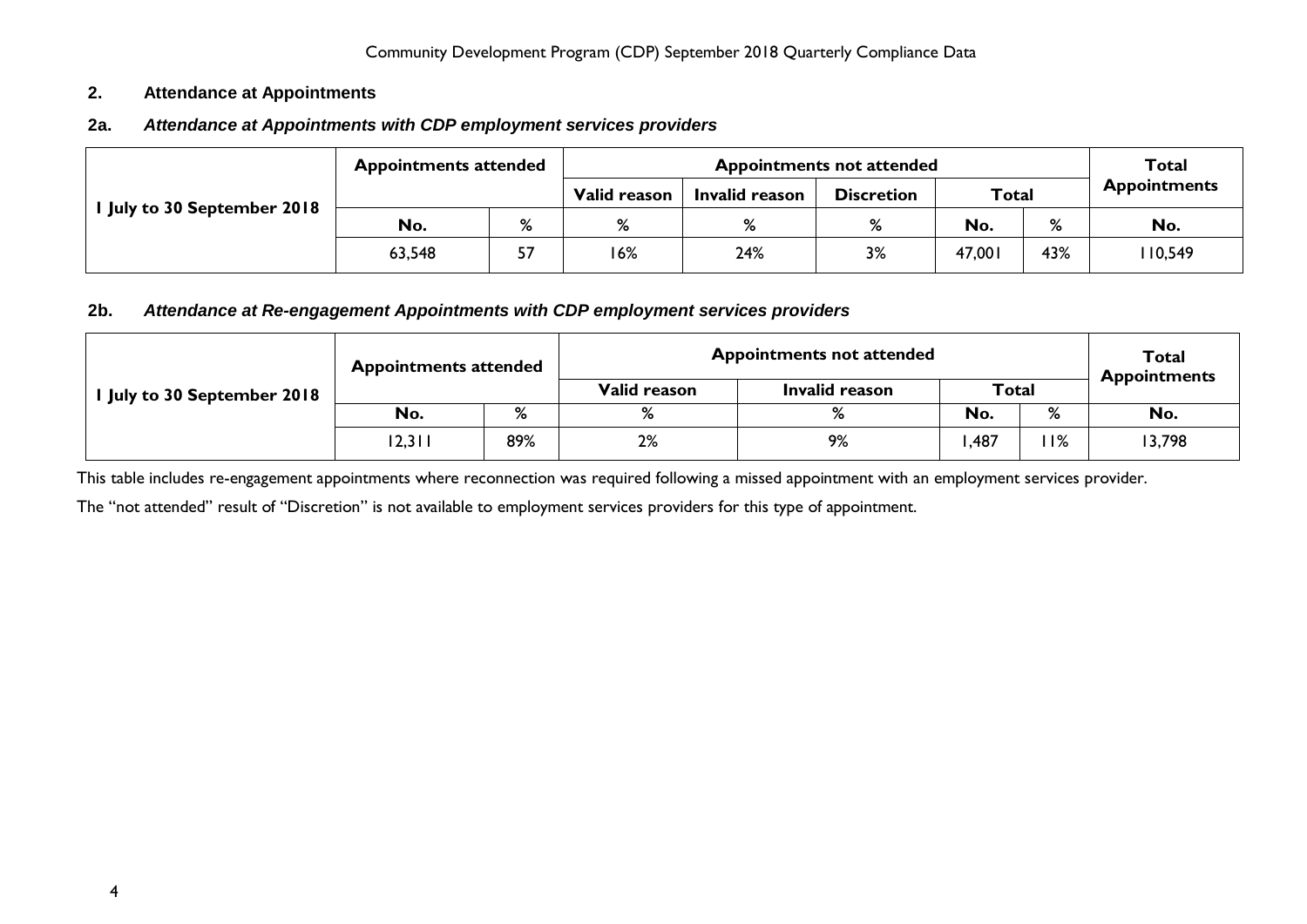#### <span id="page-4-0"></span>**3. Income Support payment suspensions for non-attendance at appointments/activities**

| I July to 30 September 2018 | <b>Number of income support</b><br>payment suspensions for job<br>seekers missing appointment<br>with their provider or third<br>party | Number of income support payment<br>suspensions for job seekers following<br>disengagement from an activity | <b>Total Income Support</b><br><b>Payment Suspensions</b> |
|-----------------------------|----------------------------------------------------------------------------------------------------------------------------------------|-------------------------------------------------------------------------------------------------------------|-----------------------------------------------------------|
|                             | 14.404                                                                                                                                 | 10,885                                                                                                      | 25,289                                                    |

This table is a count of all participation payment suspensions applied as a result of providers submitting:

- − Non-Attendance Reports for non-attendance at a provider appointment (see note to Table 5); or
- − Participation Reports for non-attendance at a third party appointment (such as an initial appointment with a Work for the Dole Host or Skills for Employment and Education provider) or disengagement from an activity.

Where an income support payment suspension has started it will continue until it is lifted, which is usually when a job seeker attends the appointment.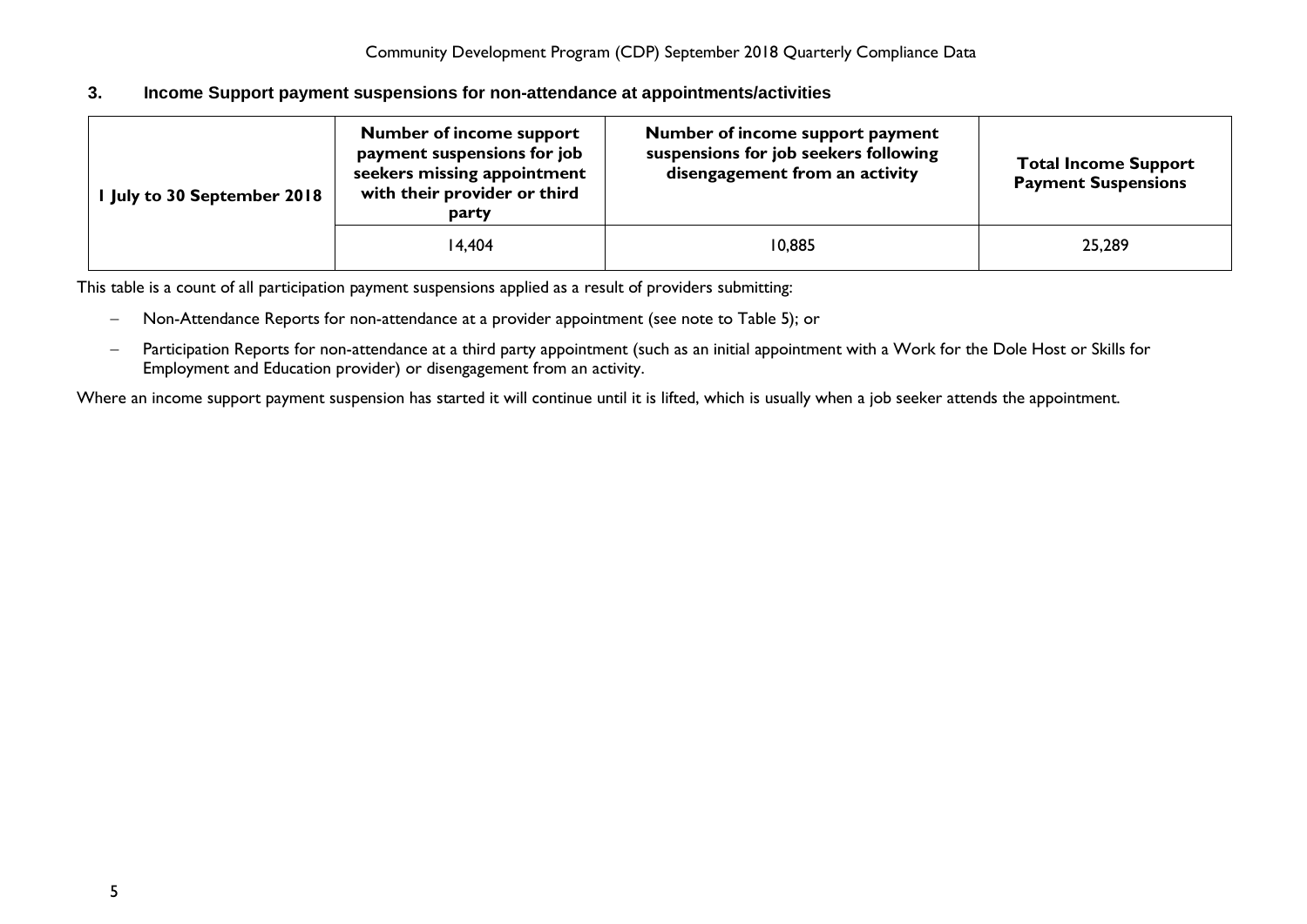## <span id="page-5-0"></span>**4. Number of Non-Attendance Reports, Participation Reports and Provider Appointment Reports**

| I July to 30 September 2018 | Number of<br><b>Non-Attendance Reports</b> | Number of Non-Attendance Reports as a<br>% of non-attended appointments without a<br>valid reason | <b>Number of Participation</b><br><b>Reports and Provider</b><br><b>Appointment Reports</b> |
|-----------------------------|--------------------------------------------|---------------------------------------------------------------------------------------------------|---------------------------------------------------------------------------------------------|
|                             | 22,373                                     | 76%                                                                                               | 76.658                                                                                      |

Non-Attendance Reports may be used by providers, after first attempting to contact the job seeker, to report to the Department of Human Services where a job seeker fails to attend a provider appointment without giving prior notice of a valid reason.

Once received by the Department of Human Services, a Non-Attendance Report will trigger an income support payment suspension which will generally remain in place until the job seeker attends a re-engagement appointment. Submission of a Non-Attendance Report by a provider does not require the Department of Human Services to investigate whether a participation failure has occurred.

"Number of Non-Attendance Reports as a % of non-attended appointments" is the number of submitted Non-Attendance Reports as a proportion of the number of provider appointments not attended during the quarter (excluding where the provider considered the job seeker had a reasonable excuse for their non-attendance – i.e. 'Valid Reason').

Provider Appointment Reports were introduced on 1 July 2015. A provider submits a Provider Appointment Report when they want the Department of Human Services to investigate whether a 'Non-Attendance Failure' should be applied. In the above table, Provider Appointment Reports have been grouped with Participation Reports for Connection, Reconnection, No Show No Pay and Serious Failures for refusing to accept or commence in a suitable job (i.e. those Participation Reports which are directly submitted by providers to the Department of Human Services for investigation).

Participation Reports can also be submitted for non-appointment related reasons. As such, the number of Provider Appointment Reports and Participation Reports is not expressed "as a percentage of non-attended appointments".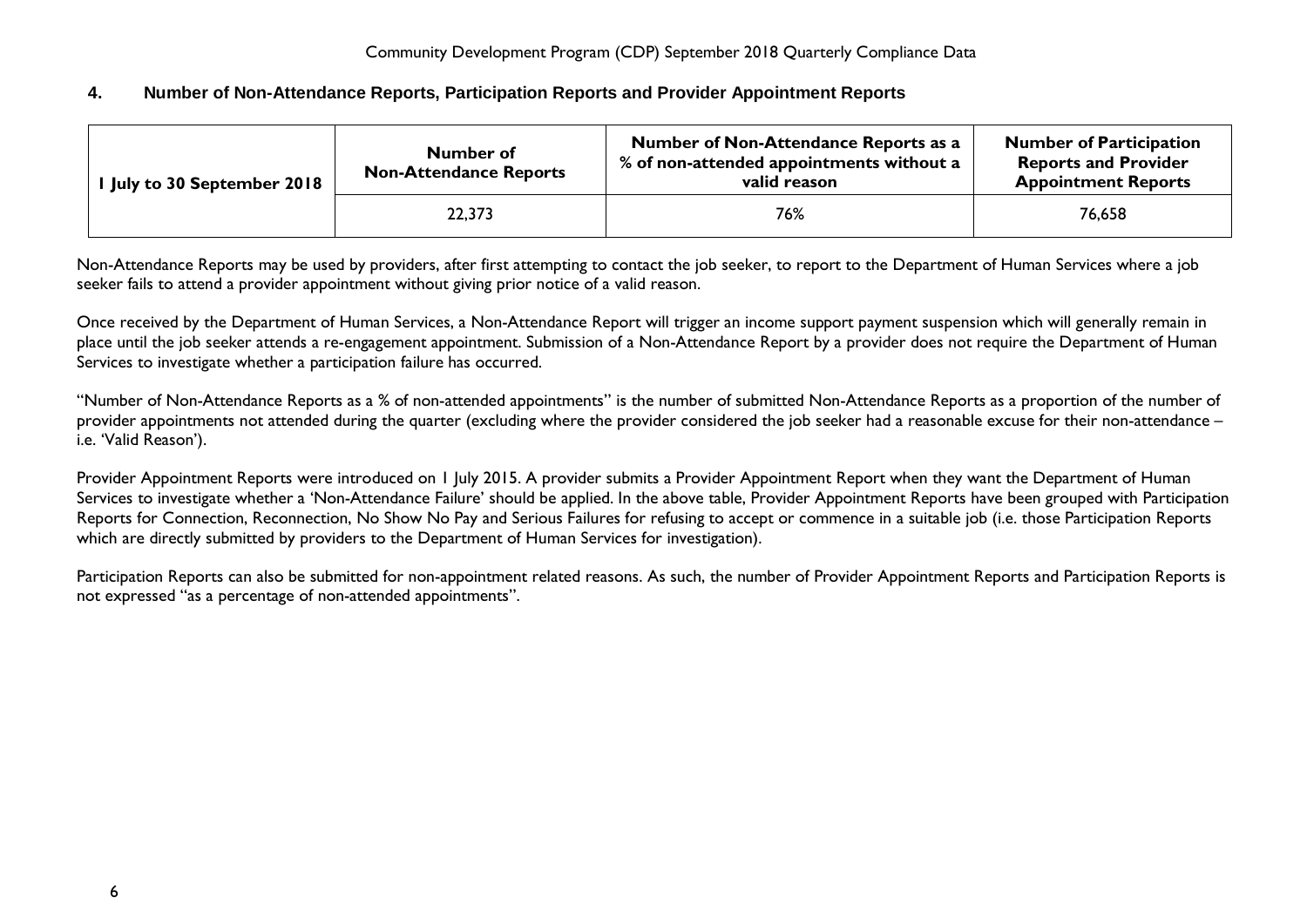# <span id="page-6-0"></span>**5. Reasons for providers reporting non-compliance to the Department of Human Services**

|                             | <b>Main reasons</b>                              |     |                                      | Other | Total for all          |      |         |         |  |
|-----------------------------|--------------------------------------------------|-----|--------------------------------------|-------|------------------------|------|---------|---------|--|
| I July to 30 September 2018 | <b>Failure to attend provider</b><br>appointment |     | <b>Failure to attend</b><br>activity |       | Total for main reasons |      | reasons | reasons |  |
|                             | No.                                              | %   | No.                                  | %     | No.                    | %    | %       | No.     |  |
|                             | 22,387                                           | 23% | 76,624                               | 77%   | 99,011                 | 100% | 0%      | 99,031  |  |

This table includes a count of all Non-Attendance Reports, Provider Appointment Reports and Participation Reports.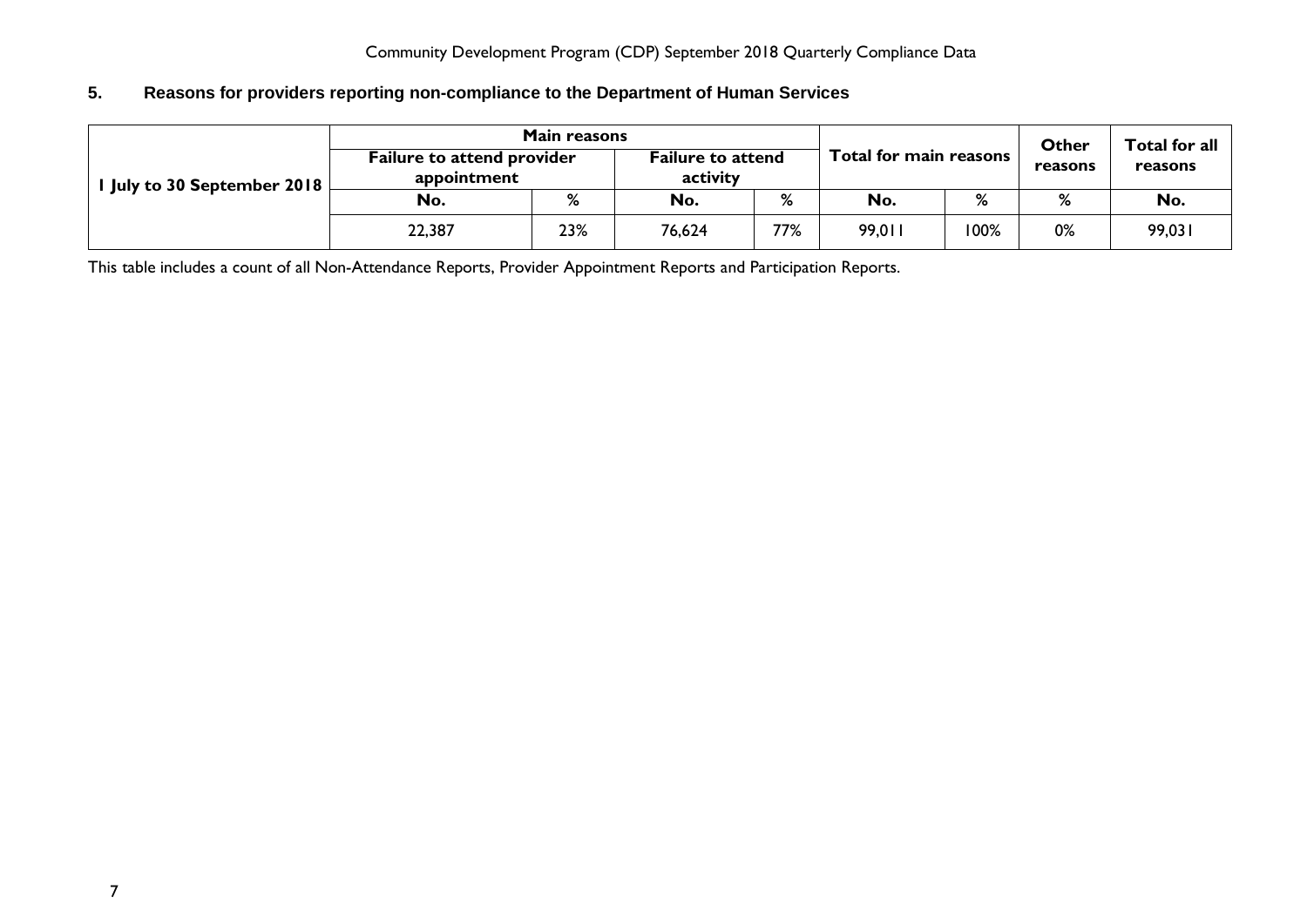## <span id="page-7-1"></span><span id="page-7-0"></span>**6. Department of Human Services responses to Provider Appointment Reports and Participation Reports**

## **6a.** *Department of Human Services responses to Provider Appointment Reports and Participation Reports*

|                                  | <b>Participation Failure imposed (Applied)</b> |     | <b>Participation Failure not imposed</b><br>(Rejected) | <b>Total reports</b> |        |
|----------------------------------|------------------------------------------------|-----|--------------------------------------------------------|----------------------|--------|
| <b>July to 30 September 2018</b> | No.                                            |     | No.                                                    |                      | No.    |
|                                  | 35,399                                         | 46% | 41,259                                                 | 54%                  | 76,658 |

Participation Reports and Provider Appointment Reports are rejected if the Department of Human Services determines that the job seeker gave prior notice of a reasonable excuse for their failure to attend an appointment or had a reasonable excuse but was unable to give prior notice. Although Non-Attendance Reports are also used to report non-compliance and can be found to be invalid (for example, the job seeker was not on payment at the time of their non-attendance), the Department of Human Services is not required to determine whether or not the job seeker had a reasonable excuse for their non-attendance because no participation failure can be applied. For this reason, Non-Attendance Reports, which are used to report non-attendance at provider appointments, are not included in this table because they do not result in a Participation Failure under the compliance framework and simply delay a job seeker's income support payment rather than resulting in a penalty.

Figures for "Participation Failure imposed" may differ from figures for "Total Failures" in Table 9a because the above table only includes failures that are reported via a Provider Appointment Report or Participation Report from a provider; that is, Non-Attendance Failures, Connection, Reconnection, No Show No Pay, and Serious Failures for refusing to accept or commence in a suitable job. Provider Appointment Reports and Participation Reports are not directly submitted for Serious Failures due to persistent non-compliance as these are determined following a Comprehensive Compliance Assessment (CCA).

Unemployment Non Payment Periods (UNPPs) are also excluded from the table as the majority of UNPPs are initiated by the Department of Human Services prior to the job seeker commencing in employment services. Table 10 includes Serious Failures for persistent non-compliance as well as UNPPs.

# <span id="page-7-2"></span>**6b.** *Participation Failures applied by the Department of Human Services due to unacceptable reasons given by job seekers for non-attendance*

| <b>Reason Participation Failure Applied</b> | <b>Number of Participation Failures</b> | % of All Participation Failures Applied |
|---------------------------------------------|-----------------------------------------|-----------------------------------------|
| Job seeker error                            |                                         | $0\%$                                   |
| Manageable or unproven medical issue        |                                         | 0%                                      |
| Job seeker chose not to participate         |                                         | 0%                                      |
| Job seeker denied being notified            |                                         | 0%                                      |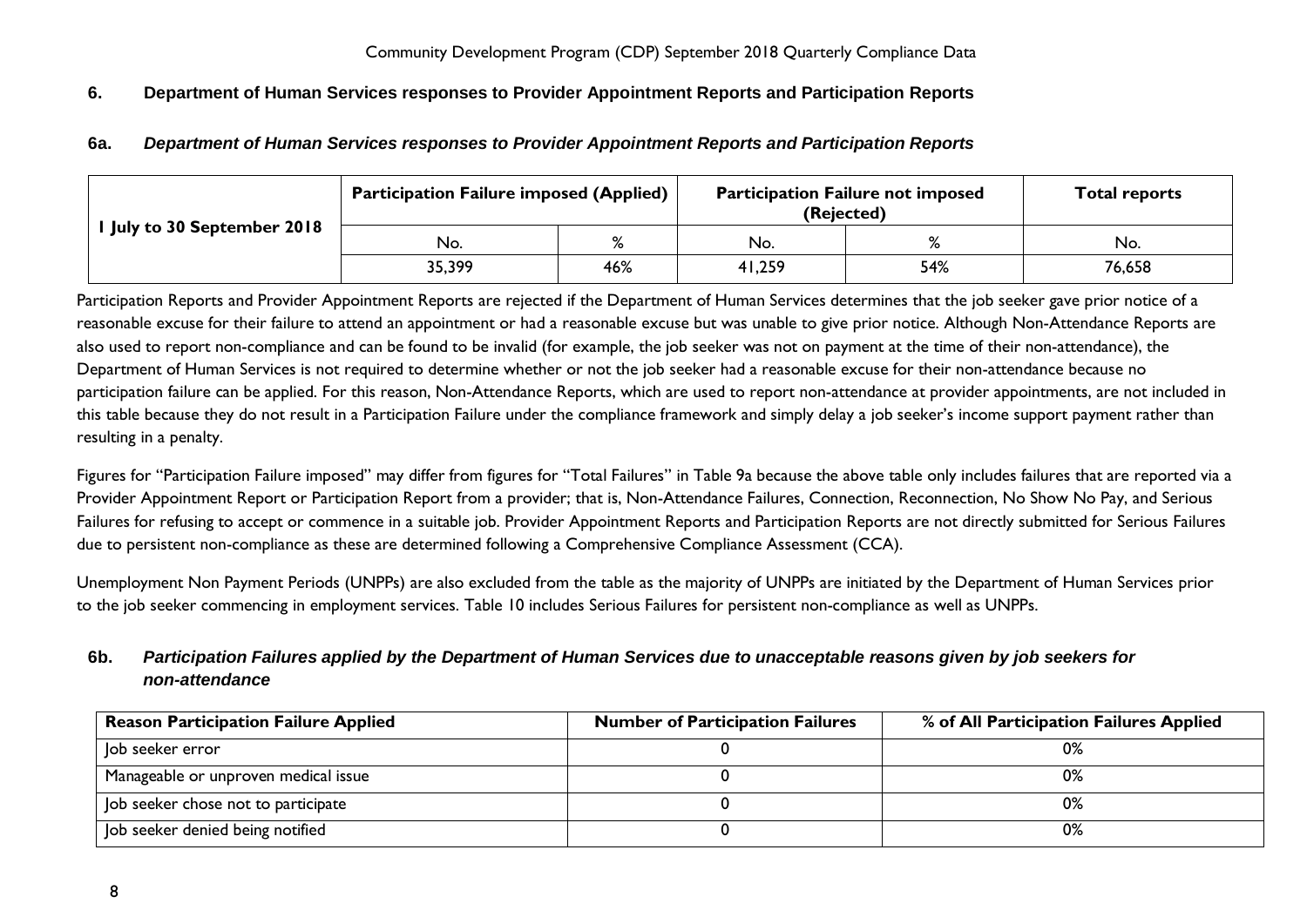| Foreseeable or unacceptable activity prevented compliance   |        | 0%        |
|-------------------------------------------------------------|--------|-----------|
| Personal matter                                             |        | 0%        |
| Transport difficulties - insufficient to prevent compliance |        | 0%        |
| Cultural/ language issues                                   |        | 0%        |
| Job seeker considered work offered was unsuitable           |        | 0%        |
| No reason offered                                           |        | 0%        |
| Reason not recorded                                         | 39     | $\leq$  % |
| Reasonable excuse but no prior notice                       | 35,360 | 100%      |
| <b>Total</b>                                                | 35,399 | 100%      |

This table breaks down the data included in the "Participation Failure imposed' column of the previous overview table by the reason the job seeker gave for their failure. Reasons are recorded where the failure is for non-attendance at appointments with the Department of Human Services, third party appointments, with employers or for non-attendance at activities.

Non-Attendance Reports, which are used to report non-attendance at provider appointments, are not included in this table because they do not result in a Participation Failure under the compliance framework and simply delay a job seeker's income support payment rather than resulting in a penalty. Because of this, the job seeker's reason for non-attendance is not sought or recorded by the Department of Human Services

The Department of Human Services is required under legislation to determine each case on its merits and to consider whether or not the job seeker's personal circumstances affected their ability to comply or to give prior notice of their inability to comply for each incidence of non-attendance. This table gives the types of excuses that job seekers provided to the Department of Human Services and which the Department of Human Services did not accept as reasonable in the specific circumstances of each case. In these instances, the Department of Human Services' decision-maker has determined that the circumstances described by the job seeker did not impact sufficiently on the job seeker's capacity to attend the appointment or activity at the scheduled time or there is no evidence to support the job seeker's reason for non-attendance or failure to give prior notice.

Note: Discrepancies may occur between the sum of component percentages and the total percentage, due to rounding.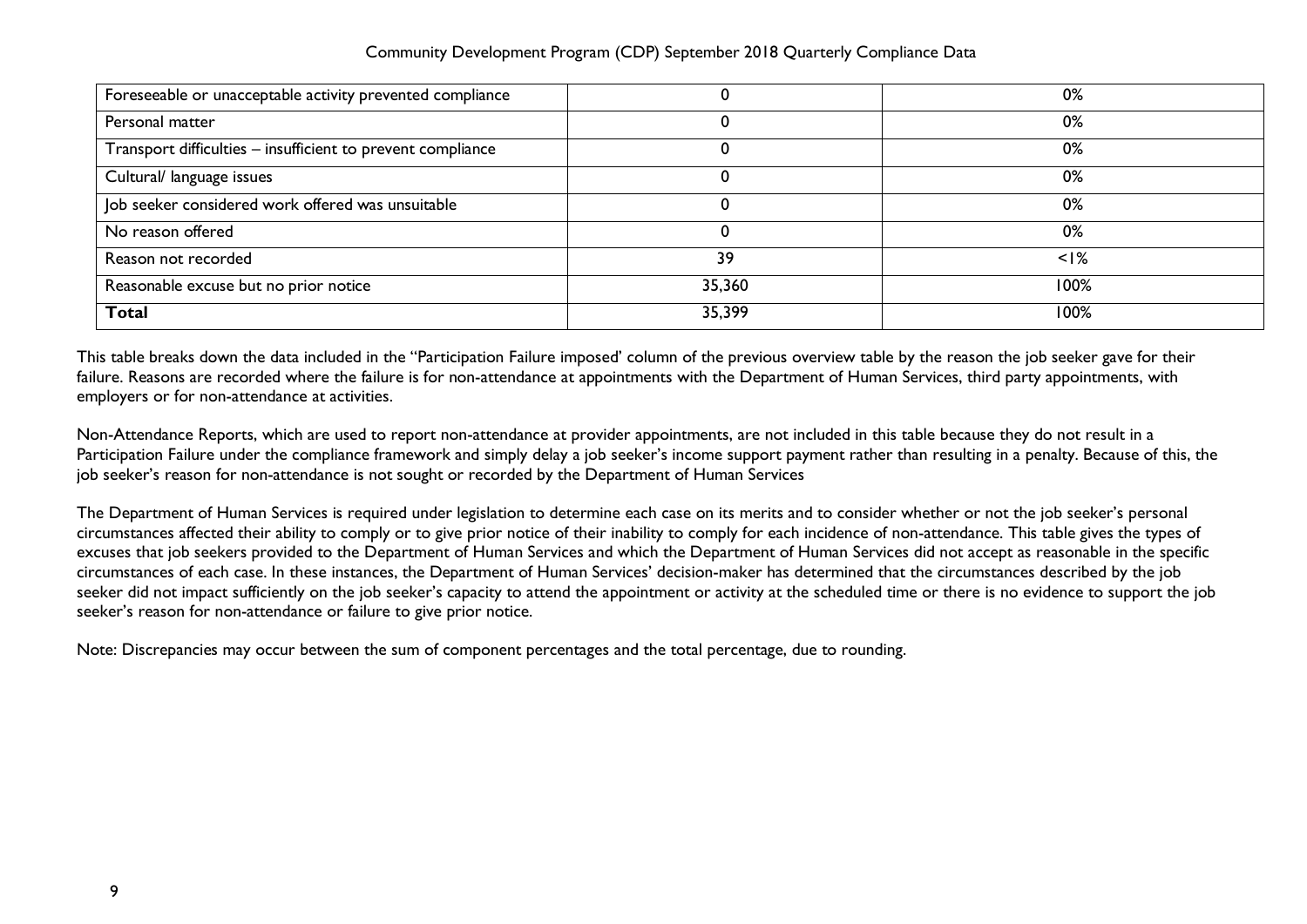<span id="page-9-0"></span>**6c.** *Department of Human Services' reasons for applying Provider Appointment Reports or Participation Reports*

|                             | Prior notice of reasonable excuse for non-attendance required |      |     |                                                            |                                                                    |                                |        |
|-----------------------------|---------------------------------------------------------------|------|-----|------------------------------------------------------------|--------------------------------------------------------------------|--------------------------------|--------|
|                             | <b>Prior notice not</b><br>given - reasonable<br>excuse       |      |     | <b>Prior notice not</b><br>given - no reasonable<br>excuse | Prior notice given or<br>not relevant, but no<br>reasonable excuse | <b>Total</b><br><b>Applied</b> |        |
|                             | No.                                                           | %    | No. | %                                                          | No.                                                                | %                              | No.    |
| I July to 30 September 2018 | 35,360                                                        | 100% | 0   | 0%                                                         | 39                                                                 | $\leq$  %                      | 35,399 |

Where a job seeker is unable to attend an appointment or activity they must give prior notice of their reason for not being able to attend, where it is reasonable to expect them to do so. If they fail to do so, a penalty may be applied regardless of the reason for non-attendance. Job seekers can therefore have penalties applied where:

- − they failed to give prior notice of a reasonable excuse for not attending an appointment or activity;
- − they gave prior notice but their excuse was not accepted by the Department of Human Services as reasonable; or
- − where there was no requirement to give prior notice (because the failure did not relate to attendance for example, a failure to enter into a Job Plan) but the job seeker had no reasonable excuse for their action.

Non-Attendance Reports, which are used to report non-attendance at provider appointments (which constitute the bulk of appointment types) are not included in this table because they do not result in a Participation Failure under the compliance framework. Instead they delay a job seeker's income support payment rather than result in a penalty. Because of this, whether or not the job seeker had a reasonable excuse is not investigated or recorded by the Department of Human Services.

Since 1 July 2015, a provider will submit a Provider Appointment Report if they want to recommend to the Department of Human Services that a penalty be applied for the job seeker's non-attendance. The Department of Human Services will investigate the job seeker's non-compliance and determine if a Non-Attendance Failure should be applied.

Note: Discrepancies may occur between the sum of component percentages and the total percentage, due to rounding.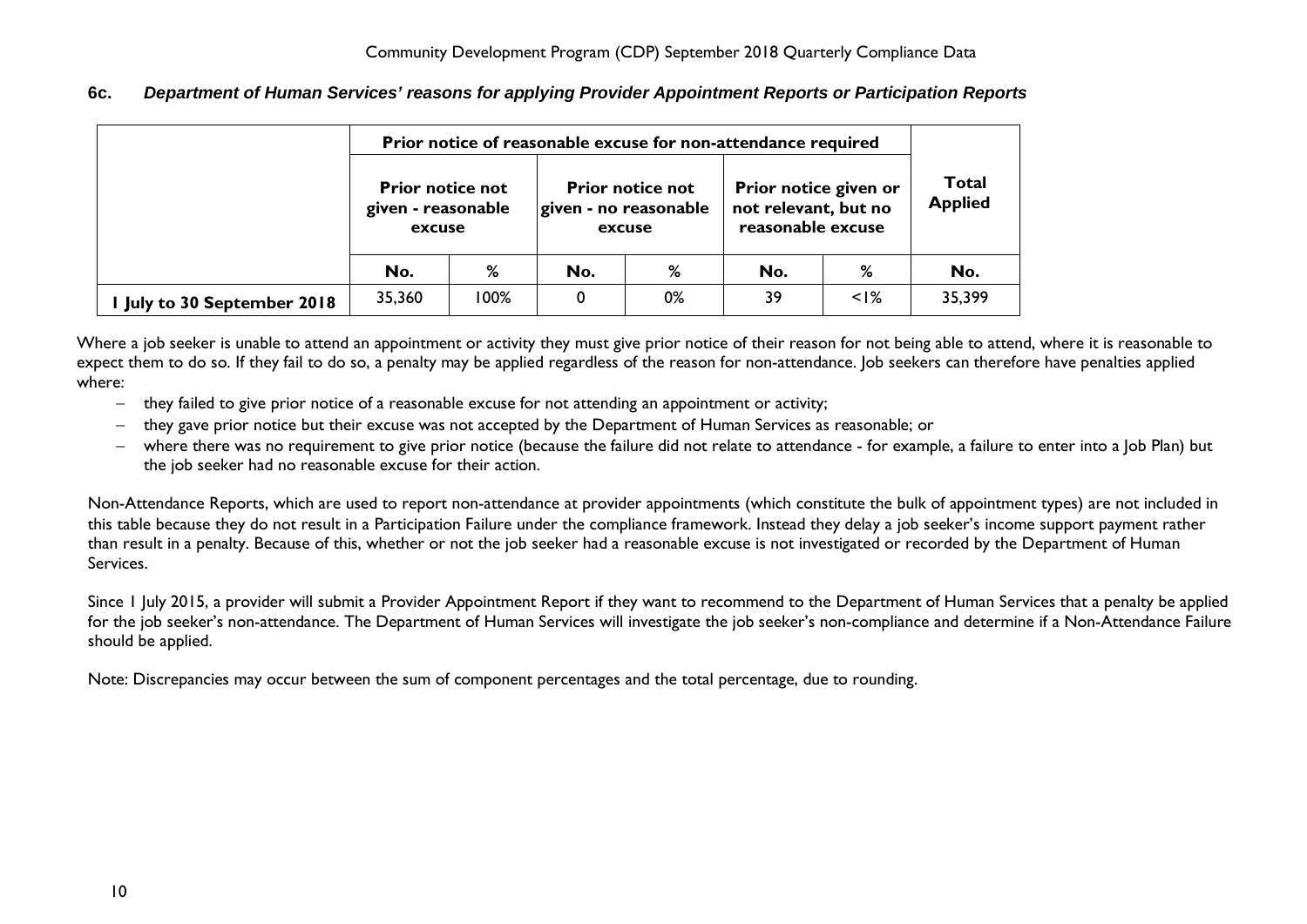| I July to 30 September 2018 | Job seeker had<br>reasonable excuse |     | Procedural errors relating to:<br><b>Notifying</b><br><b>Nature of</b><br>requirements<br>requirements |    | <b>Submitting Provider</b><br><b>Appointment Reports and</b><br><b>Participation Reports</b> | <b>Total procedural</b><br>errors |     | <b>Total</b><br><b>Rejections</b> |
|-----------------------------|-------------------------------------|-----|--------------------------------------------------------------------------------------------------------|----|----------------------------------------------------------------------------------------------|-----------------------------------|-----|-----------------------------------|
|                             | No.                                 | %   | %                                                                                                      | %  | %                                                                                            | No.                               | %   | No.                               |
|                             | 12,810                              | 31% | 21%                                                                                                    | 2% | 46%                                                                                          | 28,449                            | 69% | 41,259                            |

## <span id="page-10-0"></span>**6d.** *Department of Human Services' reasons for rejecting Provider Appointment Reports and Participation Reports*

Non-Attendance Reports, which are used to report non-attendance at provider appointments where no prior notice of a valid reason was given, are not included in this table because they do not result in a Participation Failure under the compliance framework. Instead they delay a job seeker's income support payment rather than result in a penalty. Because of this, whether or not the job seeker had a reasonable excuse is not investigated or recorded by the Department of Human Services.

#### <span id="page-10-1"></span>**6e.** *Department of Human Services' reasons for rejecting Provider Appointment Reports and Participation Reports: Reasonable Excuse*

| July to 30     | <b>Medical</b><br>Ireason – A | Medical<br>l reason – B | Other<br><b>acceptable</b><br>activity | Personal<br><b>crisis</b> | Caring<br>responsibilities | <b>Homelessness</b> | <b>Transport</b><br>difficulties | Cultural/language<br><b>issues</b> | Other        |              | <b>Total rejections for</b><br>reasonable excuse |  |
|----------------|-------------------------------|-------------------------|----------------------------------------|---------------------------|----------------------------|---------------------|----------------------------------|------------------------------------|--------------|--------------|--------------------------------------------------|--|
| September 2018 | $\mathsf{o}$                  | %                       | %                                      | $\mathbf{o}/$             | $\mathbf{C}$               |                     | $\mathbf{O}$                     | %                                  | $\mathbf{a}$ | $\mathsf{o}$ | No.                                              |  |
|                | 3.6%                          | 2.4%                    | 7.5%                                   | 7.I%                      | 3.1%                       | 0.2%                | 2.1%                             | 3.9%                               | .0%          | 31%          | 12,810                                           |  |

Percentages in this table represent the proportion of all Provider Appointment Reports and Participation Reports rejected. Each row equals the "Total reasonable excuse" percentage, rather than adding up to 100%. Discrepancies may occur between the sum of component percentages and the total percentage, due to rounding.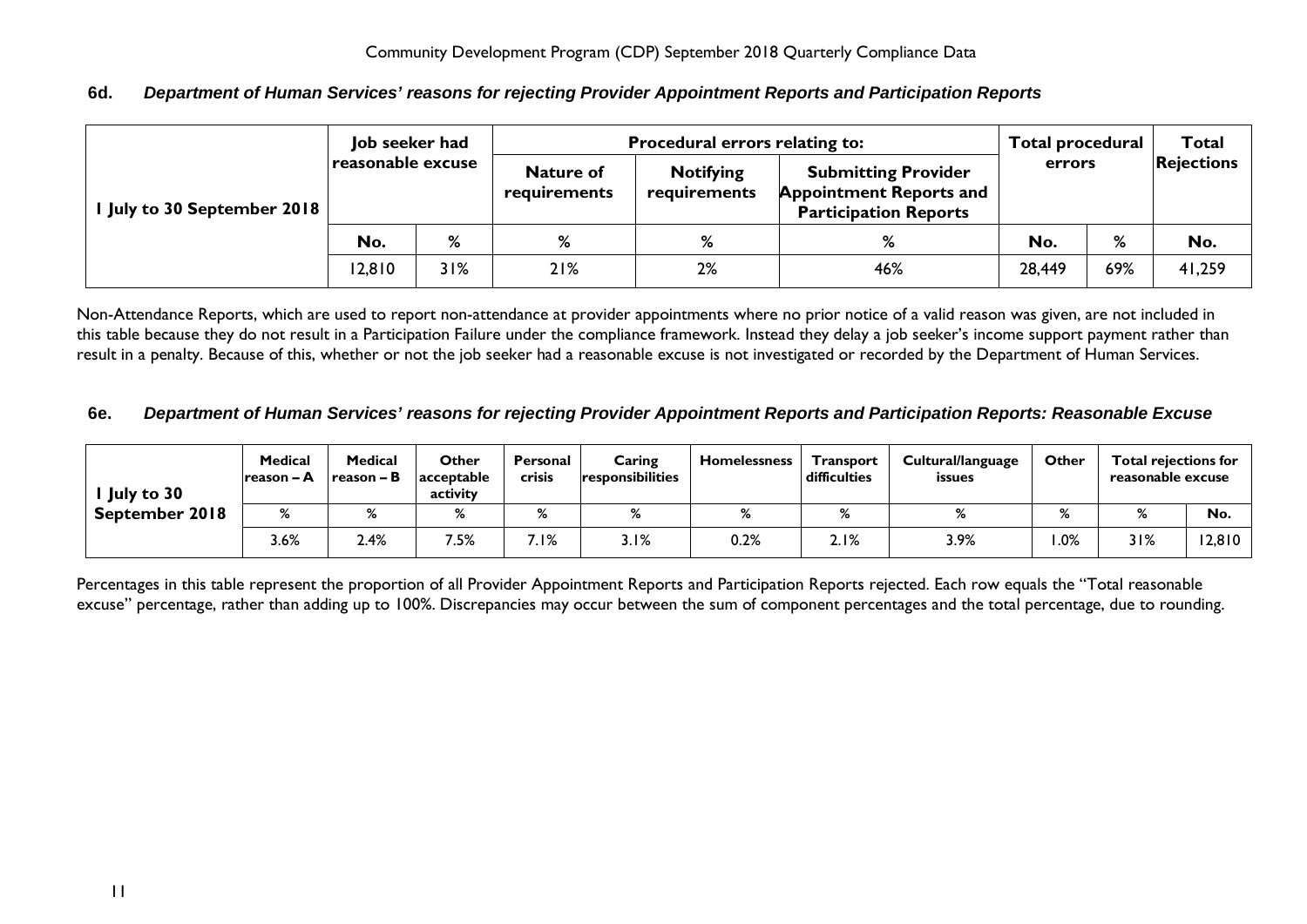| <b>Number of PRs, NARs or PARs per</b><br>job seeker | Number of all job seekers | % of all job seekers | % of PRs, NARs or PARs |  |  |
|------------------------------------------------------|---------------------------|----------------------|------------------------|--|--|
| 0                                                    | 4,632                     | 19.4%                | N/A                    |  |  |
|                                                      | 1,979                     | 8.3%                 | 0.7%                   |  |  |
|                                                      | 1,359                     | 5.7%                 | $.0\%$                 |  |  |
|                                                      | 1,241                     | 5.2%                 | l.4%                   |  |  |
|                                                      | 1,004                     | 4.2%                 | 1.5%                   |  |  |
| $5+$                                                 | 13,714                    | 57.3%                | 95.4%                  |  |  |
| <b>Total</b>                                         | 23,929                    | 100%                 | 100%                   |  |  |

## <span id="page-11-0"></span>**7. Number of Compliance Reports Submitted per job seeker over past 12 months (as at 30 September 2018)**

This table shows the number and percentage of job seekers who have not been reported for non-compliance and the number and percentage that have been reported, either through a Participation Report, Non-Attendance Report and/or Provider Appointment Report, on one or multiple occasions.

A Provider Appointment Report must be preceded by a Non-Attendance Report; however, every Non-Attendance Report may not result in a Provider Appointment Report being submitted by a provider. When a Provider Appointment Report is submitted, the preceding Non-Attendance Report is not counted in the table above.

"Number of all job seekers" and "% of all job seekers" indicates the total number and proportion of all job seekers as at 30 September 2018 who received the specified number of Participation Reports, Provider Appointment Reports and/or Non-Attendance Reports over the preceding twelve months.

"% of PRs, NARs, or PARs" indicates the percentage of Participation Reports, Provider Appointment Reports and Non-Attendance Reports submitted in relation to each particular cohort of job seekers at 30 September 2018 during the preceding twelve month period (e.g. 95.4 per cent of all compliance reports submitted between 1 October 2017 and 30 September 2018 were submitted in relation to those job seekers who, as at 30 September 2018, had received five or more Participation Reports, Provider Appointment Reports and/or Non-Attendance Reports during the previous 12 months).

Note: Discrepancies may occur between the sum of component percentages and the total percentage, due to rounding.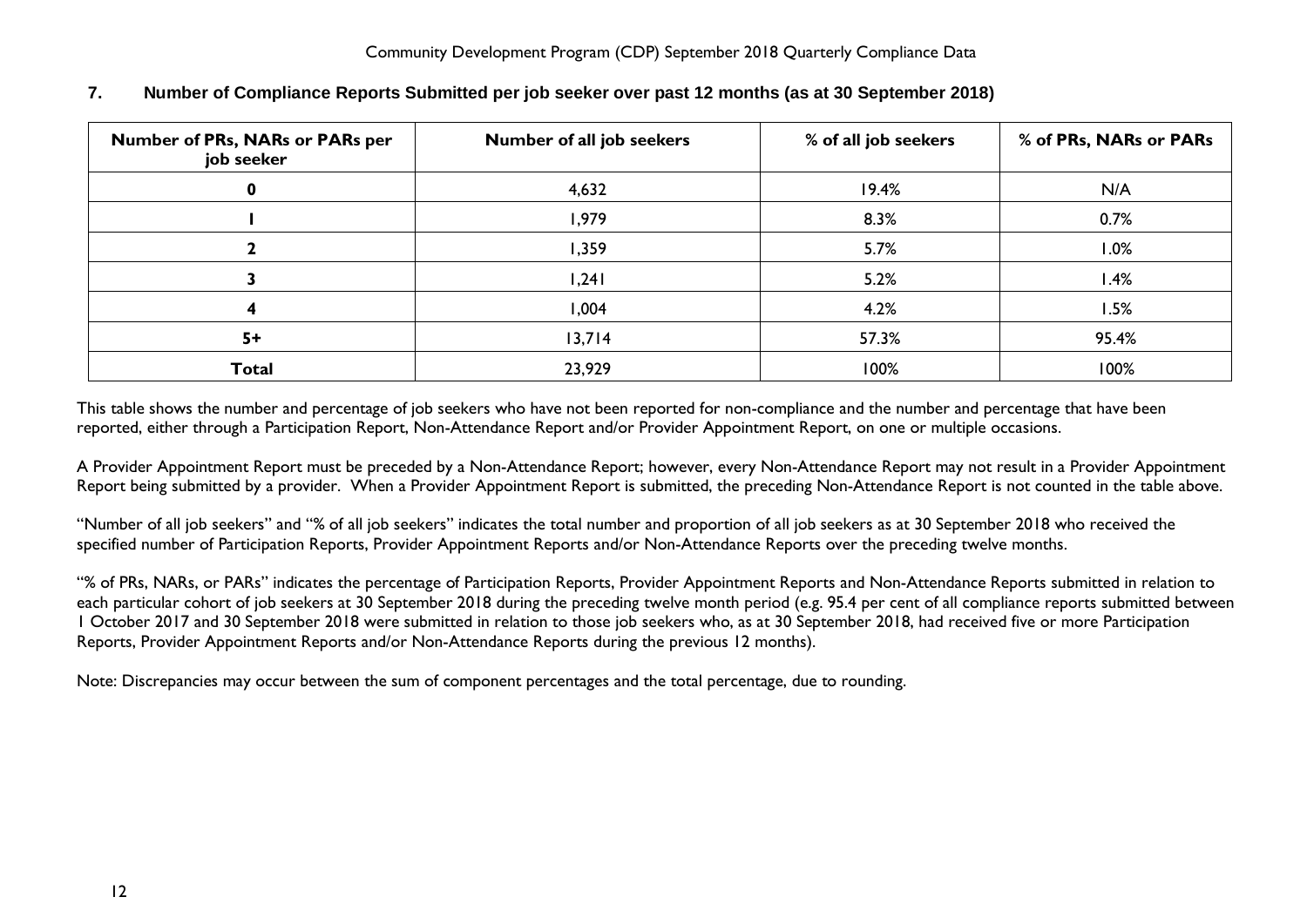#### <span id="page-12-0"></span>**8. Number of Participation Failures Applied**

| <b>Number of Participation Failures</b><br>I July to 30 September 2018 | Number of job seekers with a Participation Failure<br>  applied in past 12 months, as at 30 September 2018   applied in past 12 months, as at 30 September 2018 | % of job seekers with a Participation Failure |
|------------------------------------------------------------------------|-----------------------------------------------------------------------------------------------------------------------------------------------------------------|-----------------------------------------------|
| 43.674                                                                 | 12,318                                                                                                                                                          | 51.5%                                         |

"Number of Participation Failures" shown includes applied Connection, Reconnection, No Show No Pay failures, Non-Attendance failures, and Serious Failures for persistent non-compliance or failing to accept or commence in a suitable job.

Participation Failures are applied where the Department of Human Services has assessed a Participation Report or a Provider Appointment Report and has determined under social security law that the job seeker did not have a reasonable excuse. The Department of Human Services then records the Participation Failure on the job seeker's record and this may or may not result in the application of a financial penalty, depending on the failure type.

Non-Attendance Reports, like Participation Reports, are a mechanism for providers to report non-compliance. However, the Department of Human Services does not consider reasonable excuse before actioning Non-Attendance Reports and they do not result in the application of a Participation Failure or penalty (only income support payment suspension). Unemployment Non Payment Periods (UNPPs) are also excluded from the table as the majority of UNPPs are initiated by the Department of Human Services prior to a job seeker commencing in employment services.

Figures for "Number of Participation Failures" during the quarter above may differ from the figures for "Participation Failures imposed" in Table 6a, as Table 6a does not include Serious Failures for persistent non-compliance.

"Number of job seekers with a Participation Failure applied in past 12 months" indicates the total number of job seekers as at 30 September 2018 who had at least one Participation Failure applied over the preceding twelve months.

The "% of job seekers with a Participation Failure applied in past 12 months" figure gives the "Number of job seekers with a Participation Failure applied in past 12 months" figure as a proportion of all activity tested job seekers at that point in time (i.e. 30 September 2018).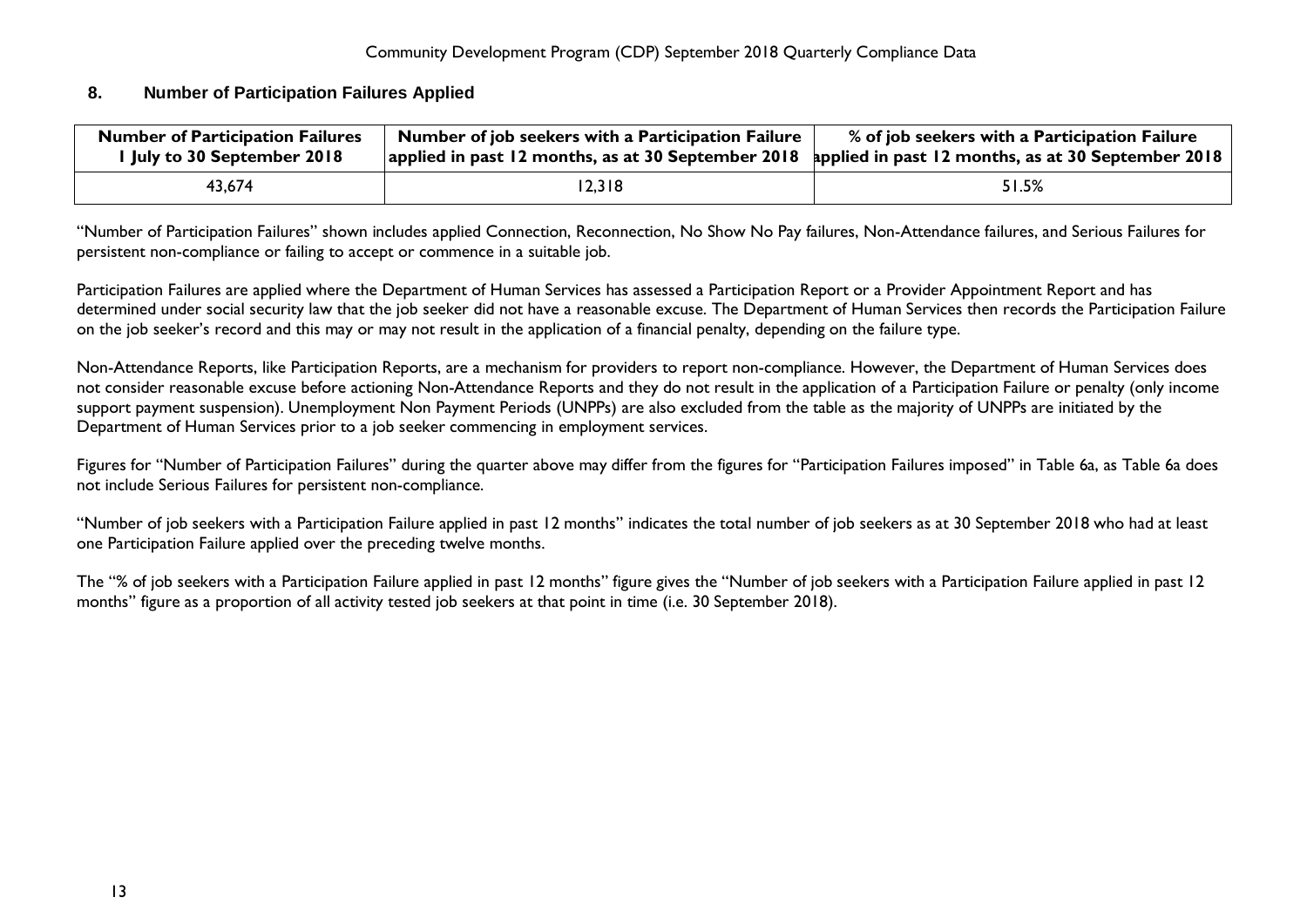## <span id="page-13-1"></span><span id="page-13-0"></span>**9. Types of Participation Failures**

| <b>July to</b><br>30 September<br>2018 | <b>Connection</b><br><b>Failures</b> |    | <b>Reconnection</b><br><b>Failures</b> |          | <b>Non-Attendance Failures</b> |    | No Show No Pay<br><b>Failures</b> |                | <b>Serious</b><br><b>Failures</b> |                            | <b>Total</b><br><b>Failures</b> |
|----------------------------------------|--------------------------------------|----|----------------------------------------|----------|--------------------------------|----|-----------------------------------|----------------|-----------------------------------|----------------------------|---------------------------------|
|                                        | No.                                  | %  | No.                                    | %        | No.                            | 7٥ | No.                               | %              | No.                               | $\mathbf{o}$<br>$\sqrt{2}$ | No.                             |
|                                        | np                                   | np | np                                     | <b>n</b> | np                             | np | np                                | n <sub>D</sub> | np                                | nD                         | 43,674                          |

## **9a.** *Types of Participation Failures*

"Total Failures" above includes applied Connection failures, Reconnection failures, Non-Attendance failures, No Show No Pay failures, and Serious Failures for refusing to accept or commence a suitable job, and for persistent non-compliance following a CCA. Unemployment Non Payment Periods (UNPPs) are excluded as the majority of UNPPs are initiated by the Department of Human Services prior to the job seeker commencing in employment services. For further explanation of the various failure types refer to the Glossary.

## **9b.** *Types of Participation Failures: Serious Failures^*

<span id="page-13-2"></span>

|                             | <b>Total Serious</b><br>Failures <sup>^^</sup> |
|-----------------------------|------------------------------------------------|
| I July to 30 September 2018 | No.                                            |
|                             | np                                             |

^<br>^The Department of Human Services undertakes a CCA before determining if a job seeker has persistently failed to comply with their activity test requirements. A number of matters, set out in the *Social Security (Administration) (Persistent Non-compliance) (Employment) Determination 2015 (No. 1),* assist decision makers in deciding whether a job seeker has been persistently non-compliant.

^^Total serious failures includes persistent non-compliance, refused suitable job and did not commence suitable job.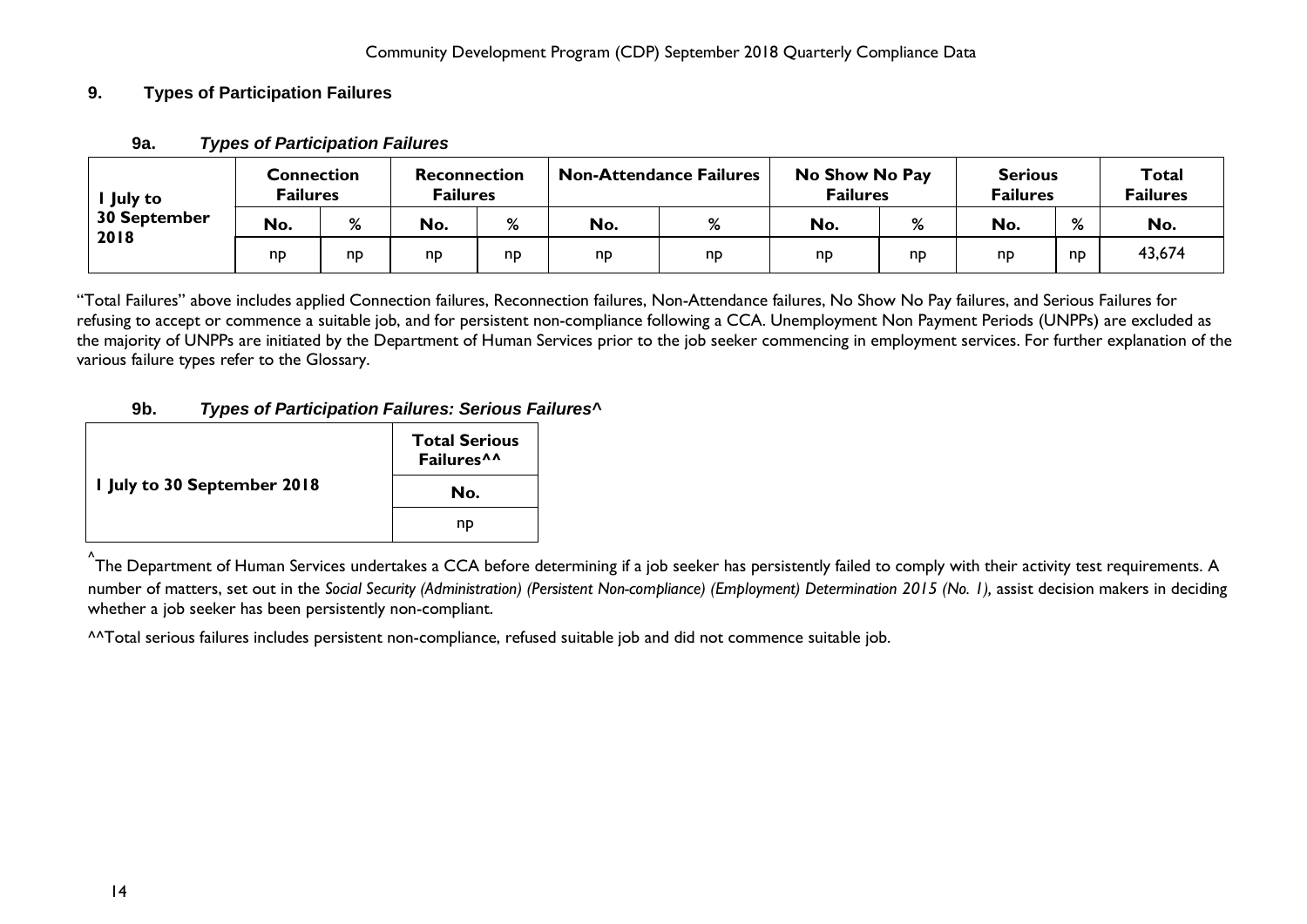## <span id="page-14-0"></span>**10. Sanctions for Serious Failures and Unemployment Non-Payment Periods**

|                                | <b>Serious Failures</b>   |      |       |                                 |                           |              |       |  |  |  |  |
|--------------------------------|---------------------------|------|-------|---------------------------------|---------------------------|--------------|-------|--|--|--|--|
|                                | <b>Non-payment Period</b> |      |       | <b>Financial Penalty waived</b> |                           |              |       |  |  |  |  |
| I July to<br>30 September 2018 |                           |      |       | <b>Compliance Activity</b>      | <b>Financial Hardship</b> | <b>Total</b> |       |  |  |  |  |
|                                | No.                       | %    | No.   | %                               | No.                       | %            |       |  |  |  |  |
|                                | 786                       | 9.5% | 7,431 | 89.6%                           | 72                        | 0.9%         | 8,289 |  |  |  |  |

"Serious Failures and Unemployment Non-Payment Periods" shown are for refusing to accept or commence a suitable job, persistent non-compliance following a CCA, leaving a job voluntarily or dismissal due to misconduct.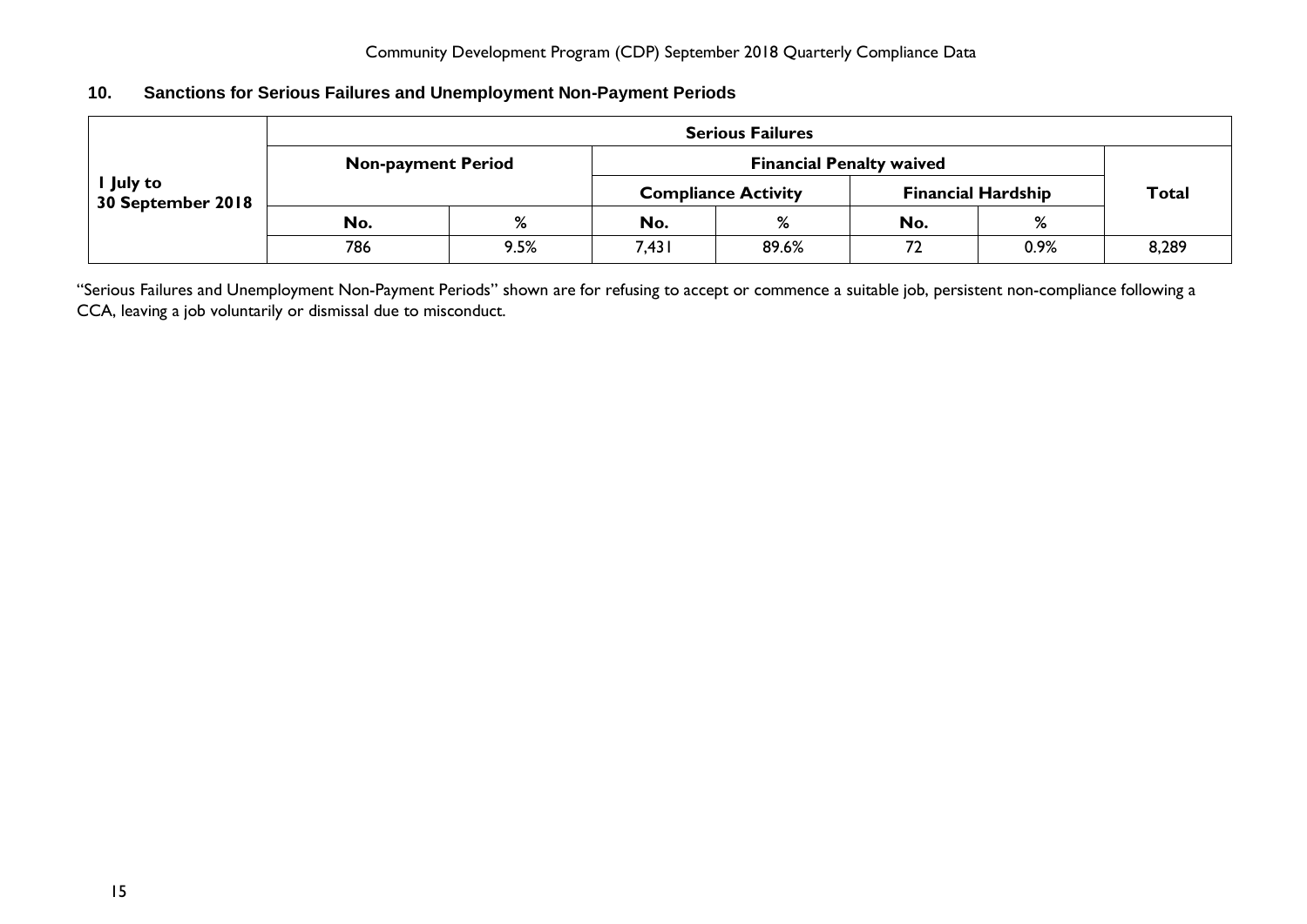## <span id="page-15-1"></span><span id="page-15-0"></span>**Part B**

#### <span id="page-15-2"></span>**11. Financial Penalties and Income Support Payment Suspensions by Gender**

## **11a.** *Non Payment Periods (Serious and UNPPs) 1 July to 30 September 2018*

| Non Payment Periods (Serious and<br>UNPPs) | Male  | Male % | Female | Female % | Total | Total % | <b>Financial</b><br><b>YTD</b> | Financial<br><b>YTD%</b> |
|--------------------------------------------|-------|--------|--------|----------|-------|---------|--------------------------------|--------------------------|
| <b>Sub Total NPPs</b>                      | 4,816 | 58.10% | 3,473  | H.90%    | 8,289 | 100.00% | 8,289                          | 100.00%                  |

## <span id="page-15-3"></span>**11b.** *Short Term Financial Penalties 1 July to 30 September 2018*

| <b>Short Term Financial Penalties (Non-</b><br><b>Attendance, Reconnection and NSNP)</b> | Male   | Male % | Female | <b>Female</b> % | Total | Total % | <b>Financial</b><br>YTD | <b>Financial</b><br>YTD% |
|------------------------------------------------------------------------------------------|--------|--------|--------|-----------------|-------|---------|-------------------------|--------------------------|
| <b>Sub Total Short Term Financial Penalties</b>                                          | 20,805 | 58.79% | 4,586  | 41.21%          | 35,39 | 100.00% | 35,391                  | 100.00%                  |

#### <span id="page-15-4"></span>**11c.** *Total Financial Penalties 1 July to 30 September 2018*

| <b>Total Financial Penalties</b> | Male   | Male % | Female | Female % | <b>Total</b> | Total % | <b>Financial</b><br><b>YTD</b> | <b>Financial</b><br>YTD% |
|----------------------------------|--------|--------|--------|----------|--------------|---------|--------------------------------|--------------------------|
|                                  | 25,621 | 58.66% | 18,059 | 41.34%   | 43,680       | 100.00% | 43,680                         | 100.00%                  |

Unemployment non-payment periods are generally for eight weeks. However, a person who has received Relocation Assistance to take up a job and voluntarily leaves this job without a reasonable excuse, or is dismissed for misconduct within the first six months, may be subject to a non-payment penalty period of 12 weeks. This penalty may also be applied if the job seeker accepts the job and relocates but does not commence employment.

Appointment related failures comprise of financial penalties for non-attendance at a provider or Department of Human Services (including CCA) appointment. Reconnection failures for not entering into a Job Plan can be applied when a job seeker does not attend an appointment with their provider then refuses to enter into a Job Plan at their re-engagement appointment. This refusal represents the job seeker's first refusal to enter into a Job Plan.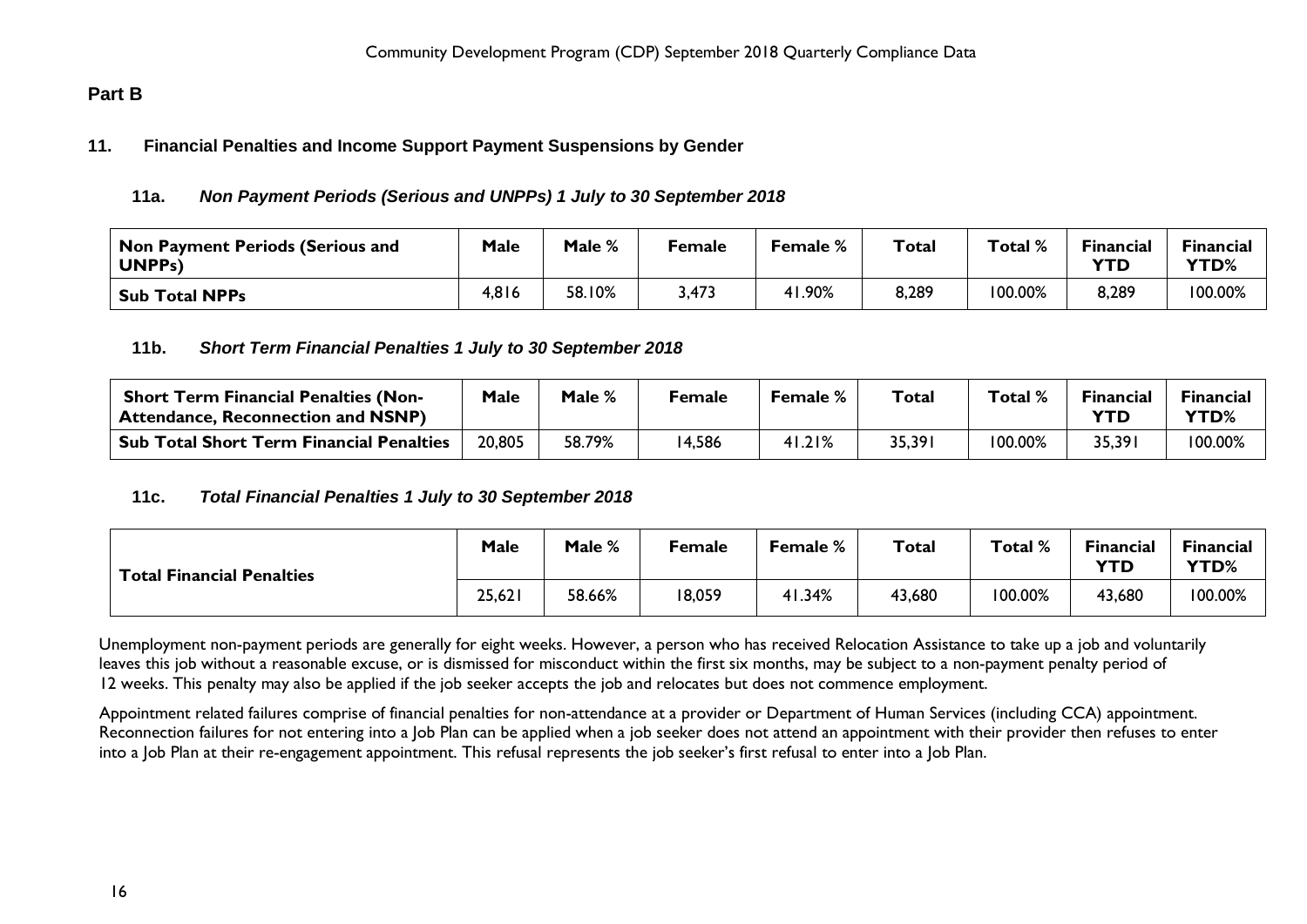<span id="page-16-0"></span>

| 11d. | Income Support Payment Suspensions 1 July to 30 September 2018 |
|------|----------------------------------------------------------------|
|------|----------------------------------------------------------------|

| Income Support payment suspensions                                   | Male   | Male % | <b>Female</b> | <b>Female %</b> | <b>Total</b> | Total % | <b>Financial</b><br><b>YTD</b> | <b>Financial</b><br><b>YTD%</b> |
|----------------------------------------------------------------------|--------|--------|---------------|-----------------|--------------|---------|--------------------------------|---------------------------------|
| Income support payment suspension -<br>non-attendance at appointment | 7,888  | 31.19% | 6,516         | 25.77%          | 14,404       | 56.96%  | 14,404                         | 56.96%                          |
| Income support payment suspension $-$<br>disengagement from activity | 6,150  | 24.32% | 4,735         | 18.72%          | 10,885       | 43.04%  | 10,885                         | 43.04%                          |
| <b>Total Income Support payment</b><br>suspensions                   | 14,038 | 55.51% | 11,251        | 44.49%          | 25,289       | 100.00% | 25,289                         | 100.00%                         |

Income support payment suspensions are applied when a job seeker fails to attend an appointment with their employment services provider and a Non-Attendance Report is submitted, or when a job seeker disengages from an activity and their provider indicates on a No Show No Pay Participation Report that they wish to discuss this with the job seeker.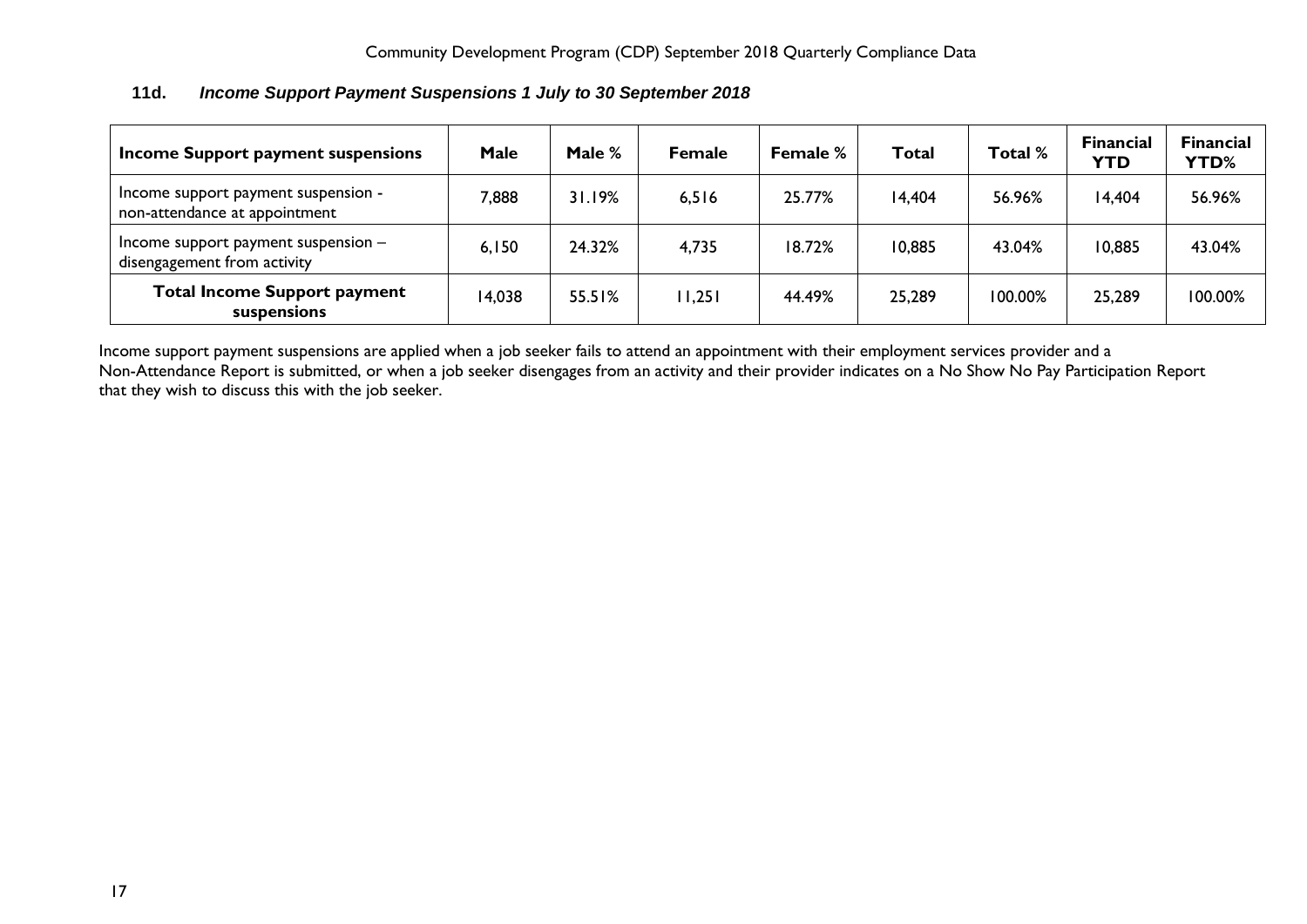## <span id="page-17-1"></span><span id="page-17-0"></span>**12. Financial Penalties and Income Support Payment Suspensions by Indigenous Status**

## **12a.** *Non Payment Periods (Serious and UNPPs) 1 July to 30 September 2018*

| <b>Non Payment Periods (Serious and</b><br><b>UNPPs)</b> | Indigenous | <b>Indigenous</b> | Non-<br>Indigenous | Non-<br>Indigenous<br>℅ | <b>Total</b> | Total % | <b>Financial</b><br><b>YTD</b> | Financial<br>YTD% |
|----------------------------------------------------------|------------|-------------------|--------------------|-------------------------|--------------|---------|--------------------------------|-------------------|
| <b>Sub Total NPPs</b>                                    | 8,212      | 99.07%            |                    | 0.93%                   | 8,289        | 100%    | 8,289                          | $00\%$            |

## <span id="page-17-2"></span>**12b.** *Short Term Financial Penalties 1 July to 30 September 2018*

| <b>Short Term Financial Penalties (Non-</b><br><b>Attendance, Reconnection and NSNP)</b> | <b>Indigenous</b> | <b>Indigenous</b><br>% | Non-<br>Indigenous | Non-<br><b>Indigenous</b> | Total  | Total % | <b>Financial</b><br><b>YTD</b> | <b>Financial</b><br>YTD% |
|------------------------------------------------------------------------------------------|-------------------|------------------------|--------------------|---------------------------|--------|---------|--------------------------------|--------------------------|
| <b>Sub Total Short Term Financial</b><br><b>Penalties</b>                                | 34,634            | 97.86%                 | 757                | 2.14%                     | 35,391 | 100%    | 35,391                         | 100%                     |

#### <span id="page-17-3"></span>**12c.** *Total Financial Penalties 1 July to 30 September 2018*

| <b>Total Financial Penalties</b> | <b>Indigenous</b> | <b>Indigenous</b> | Non-<br><b>Indigenous</b> | Non-<br>Indigenous | <b>Total</b> | Total % | Financial<br><b>YTD</b> | <b>Financial</b><br>YTD% |
|----------------------------------|-------------------|-------------------|---------------------------|--------------------|--------------|---------|-------------------------|--------------------------|
|                                  | 42,846            | 98.09%            | 834                       | .91%               | 43,680       | 100%    | 43,680                  | 100%                     |

Unemployment non-payment periods are generally for eight weeks. However, a person who has received Relocation Assistance to take up a job and voluntarily leaves this job without a reasonable excuse, or is dismissed for misconduct within the first six months, may be subject to a non-payment penalty period of 12 weeks. This penalty may also be applied if the job seeker accepts the job and relocates but does not commence employment.

Appointment related failures comprise of financial penalties for non-attendance at a provider or Department of Human Services (including CCA) appointment.

Reconnection failures for not entering into a Job Plan can be applied when a job seeker does not attend an appointment with their provider then refuses to enter into a Job Plan at their re-engagement appointment. This refusal represents the job seeker's first refusal to enter into a Job Plan.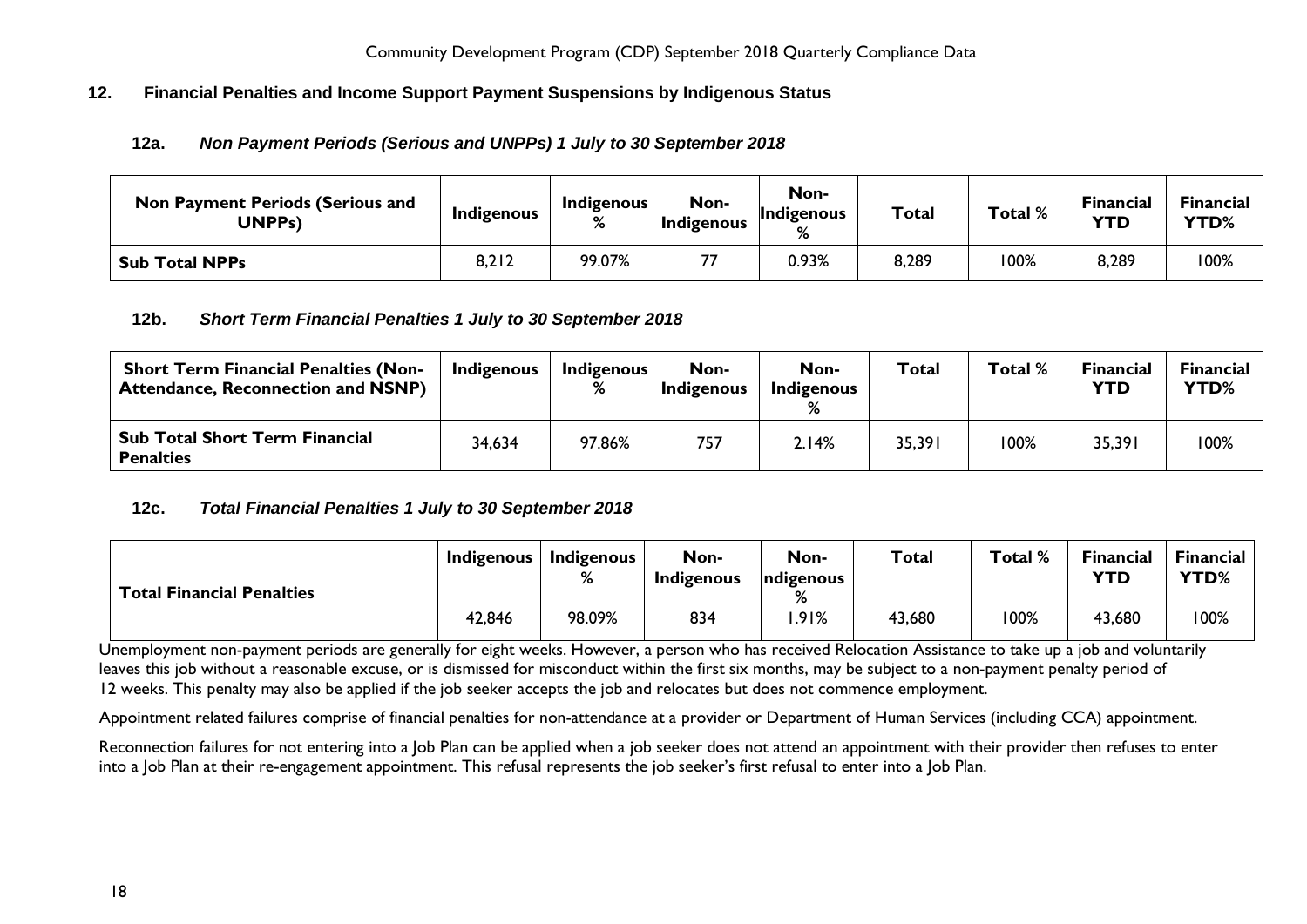| Income support payment suspensions                                   | Indigenous | <b>Indigenous</b><br>% | Non-<br>Indigenous | Non-<br>Indigenous<br>% | <b>Total</b> | Total % | <b>Financial</b><br><b>YTD</b> | <b>Financial</b><br>YTD% |
|----------------------------------------------------------------------|------------|------------------------|--------------------|-------------------------|--------------|---------|--------------------------------|--------------------------|
| Income support payment suspension -<br>non-attendance at appointment | 13,275     | 52.49%                 | 1,129              | 4.46%                   | 14,404       | 56.96%  | 14,404                         | 56.96%                   |
| Income support payment suspension -<br>disengagement from activity   | 10,504     | 41.54%                 | 38 <sub>1</sub>    | .51%                    | 10,885       | 43.04%  | 10,885                         | 43.04%                   |
| <b>Total Income Support payment</b><br>suspensions                   | 23,779     | 94.03%                 | 1,510              | 5.97%                   | 25,289       | 100%    | 25,289                         | 100%                     |

# <span id="page-18-0"></span>**12d.** *Income Support Payment Suspensions 1 July to 30 September 2018*

Income support payment suspensions are applied when a job seeker fails to attend an appointment with their employment services provider and a Non-Attendance Report is submitted, or when a job seeker disengages from an activity and their provider indicates on a No Show No Pay Participation Report that they wish to discuss this with the job seeker.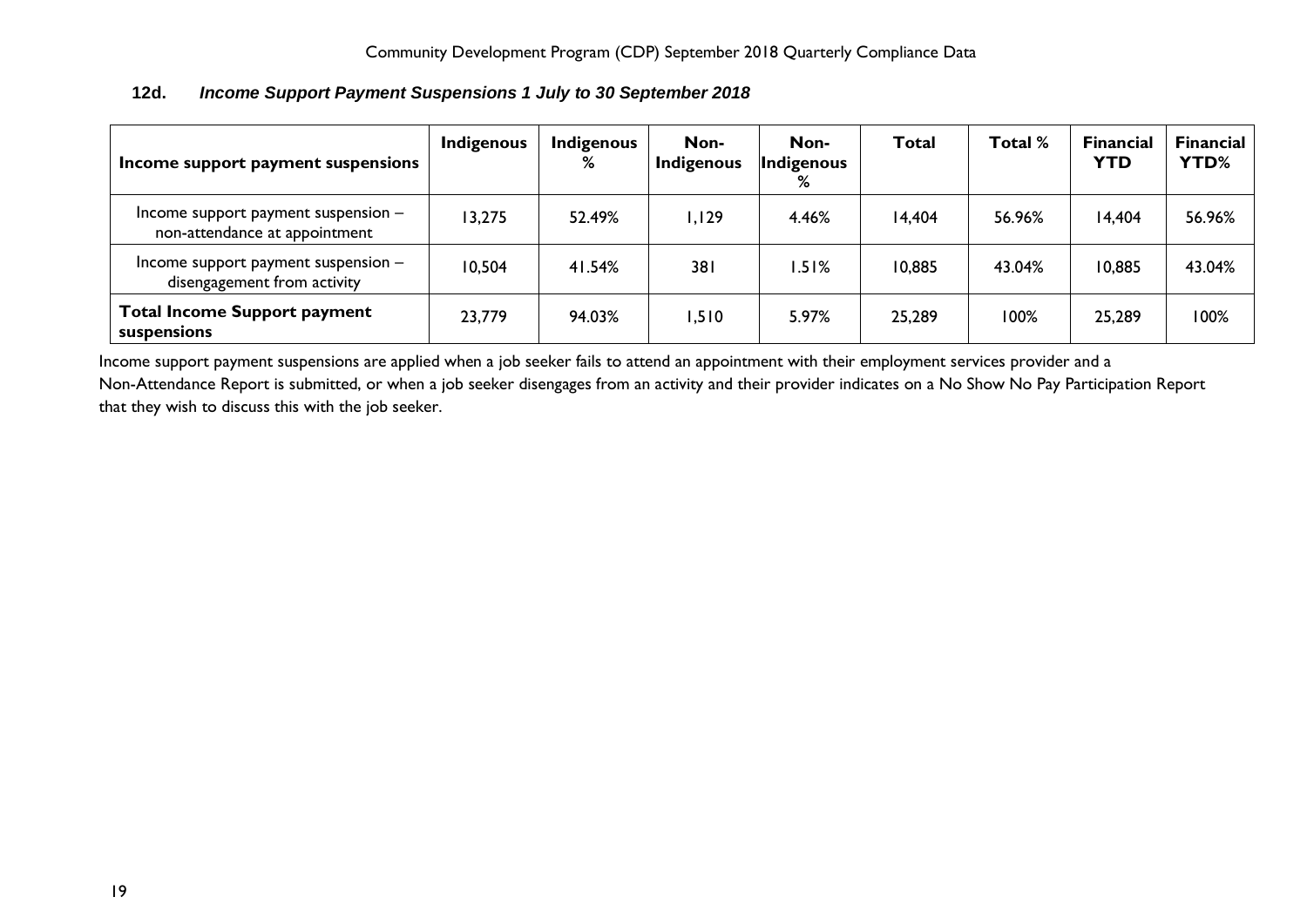## <span id="page-19-1"></span><span id="page-19-0"></span>**13. Financial Penalties and Income Support Payment Suspensions by Age Group**

#### **13a.** *Non Payment Periods (Serious and UNPPs) 1 July to 30 September 2018*

| Non Payment Periods (Serious and<br><b>UNPPs)</b> | <b>Under</b><br>21 | 30<br>21 | $-40$ | 41<br>- 54 | $55 +$ | <b>Total</b> | <b>Financial</b><br><b>YTD</b> | <b>Financial</b><br>YTD% |
|---------------------------------------------------|--------------------|----------|-------|------------|--------|--------------|--------------------------------|--------------------------|
| <b>Sub Total NPPs</b>                             | 899                | 3,504    | 2,387 | ,452       | 47     | 8,289        | 8,289                          | 100%                     |

#### <span id="page-19-2"></span>**13b.** *Short Term Financial Penalties 1 July to 30 September 2018*

| <b>Short Term Financial Penalties (Non-</b><br><b>Attendance, Reconnection and NSNP)</b> | <b>Under</b> | $21 - 30$ | $31 - 40$ | $41 - 54$ | $55 +$ | <b>Total</b> | <b>Financial</b><br>YTD | <b>Financial</b><br>YTD% |
|------------------------------------------------------------------------------------------|--------------|-----------|-----------|-----------|--------|--------------|-------------------------|--------------------------|
| <b>Sub Total Short Term Financial</b><br><b>Penalties</b>                                | 4.141        | 3,785     | 10,072    | 6,923     | 470    | 35,391       | 35,391                  | 100%                     |

#### <span id="page-19-3"></span>**13c.** *Total Financial Penalties 1 July to 30 September 2018*

| <b>Total Financial Penalties</b> | <b>Under</b><br>$\mathbf{C}$<br><u>41</u> | $21 - 30$ | 31<br>$-40$ | $-54$<br>41 | $55 +$ | <b>Total</b> | <b>Financial</b><br><b>YTD</b> | <b>Financial</b><br>YTD% |
|----------------------------------|-------------------------------------------|-----------|-------------|-------------|--------|--------------|--------------------------------|--------------------------|
|                                  | 5,040                                     | 7,289     | 2,459       | 8,375       | 517    | 43,680       | 43,680                         | 100.00%                  |

Unemployment non-payment periods are generally for eight weeks. However, a person who has received Relocation Assistance to take up a job and voluntarily leaves this job without a reasonable excuse, or is dismissed for misconduct within the first six months, may be subject to a non-payment penalty period of 12 weeks. This penalty may also be applied if the job seeker accepts the job and relocates but does not commence employment.

Appointment related failures comprise of financial penalties for non-attendance at a provider or Department of Human Services (including CCA) appointment.

Reconnection failures for not entering into a Job Plan can be applied when a job seeker does not attend an appointment with their provider then refuses to enter into a Job Plan at their re-engagement appointment. This refusal represents the job seeker's first refusal to enter into a Job Plan.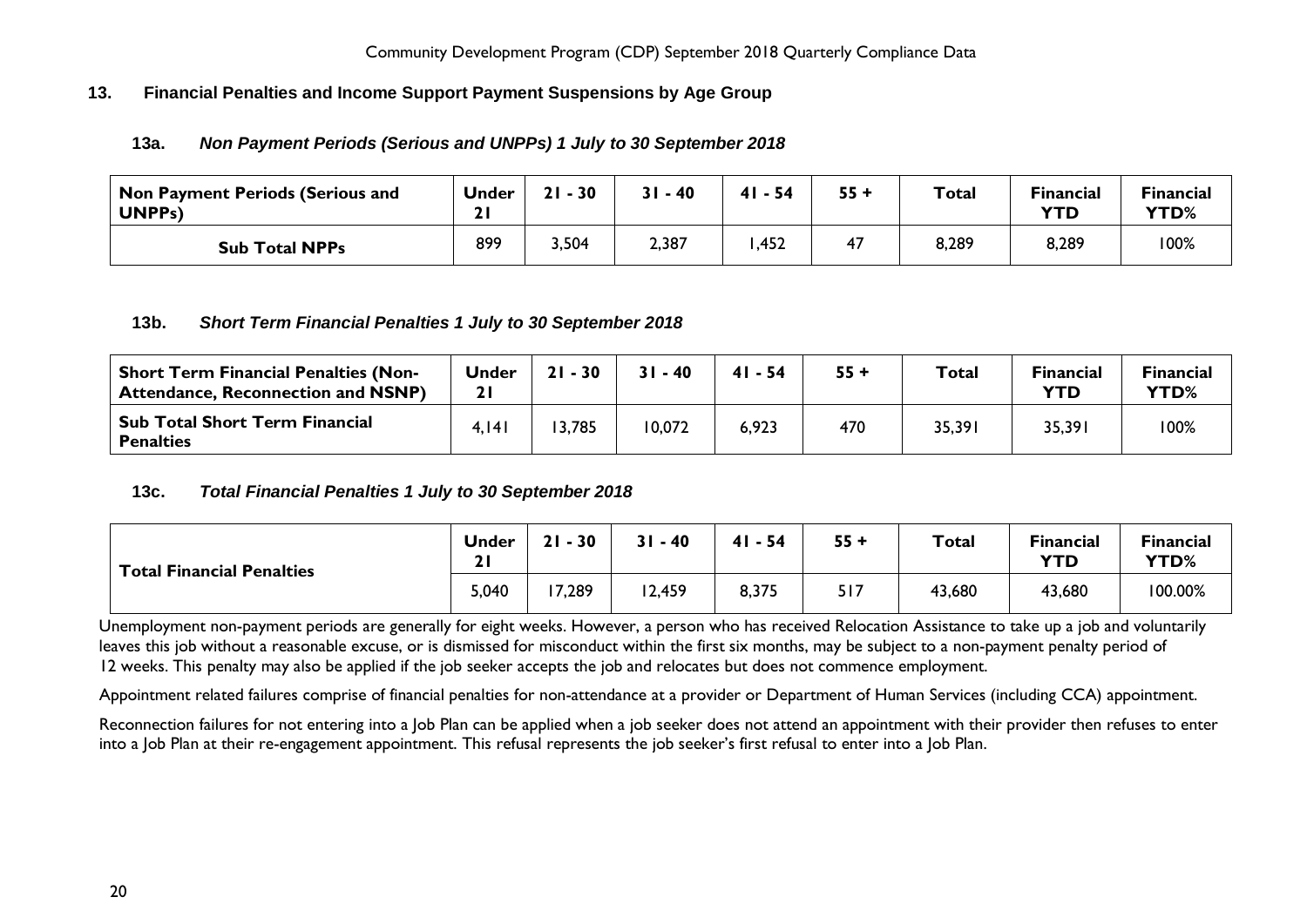| <b>Income Support Payment Suspensions</b>                              | <b>Under</b><br>21 | $21 - 30$ | $31 - 40$ | 41 - 54 | $55 +$ | <b>Total</b> | <b>Financial</b><br><b>YTD</b> | Financial<br>YTD% |
|------------------------------------------------------------------------|--------------------|-----------|-----------|---------|--------|--------------|--------------------------------|-------------------|
| Income Support Payment Suspension -- non-<br>attendance at appointment | ,667               | 4,243     | 3,711     | 3,686   | ,097   | 14,404       | 14,404                         | 56.96%            |
| Income Support Payment Suspension -<br>disengagement from activity     | , 139              | 3,757     | 3,318     | 2,467   | 204    | 10,885       | 10,885                         | 43.04%            |
| <b>Total Income Support Payment</b><br><b>Suspensions</b>              | 2,806              | 8,000     | 7,029     | 6,153   | , 301  | 25,289       | 25,289                         | 100%              |

## <span id="page-20-0"></span>**13d.** *Income Support Payment Suspensions 1 July to 30 September 2018*

Income support payment suspensions are applied when a job seeker fails to attend an appointment with their employment services provider and a Non-Attendance Report is submitted, or when a job seeker disengages from an activity and their provider indicates on a No Show No Pay Participation Report that they wish to discuss this with the job seeker.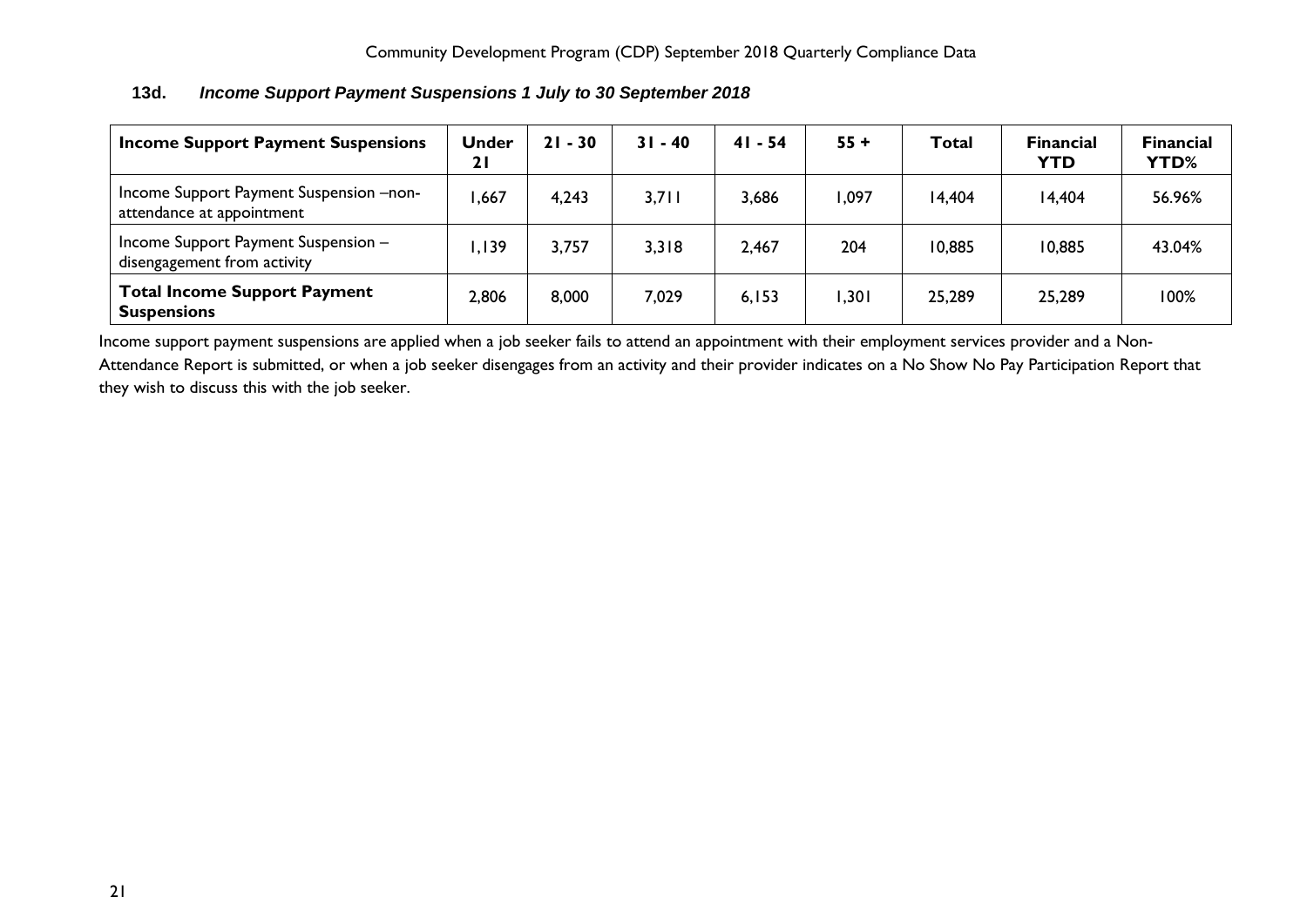## <span id="page-21-1"></span><span id="page-21-0"></span>**14. Financial Penalties and Income Support Payment Suspensions by Allowance Types**

## **14a.** *Non Payment Periods (Serious and UNPPs) 1 July to 30 September 2018*

| Non Payment Periods (Serious Failure<br>and UNPP) | NSA <sup>^</sup> | <b>YAL</b> | <b>PPS</b> | Not on<br>allowance | Total | <b>Financial</b><br><b>YTD</b> | Financial<br><b>YTD%</b> |
|---------------------------------------------------|------------------|------------|------------|---------------------|-------|--------------------------------|--------------------------|
| <b>Sub Total NPPs</b>                             | nd               | np         | np         | np                  | 8,289 | 8,289                          | 100.00%                  |

a. <sup>^</sup> Due to the small number of Activity Tested recipients of Special Benefit (SpB), these job seekers are included under the Newstart Allowance (NSA) column.

## <span id="page-21-2"></span>**14b.** *Short Term Financial Penalties 1 July to 30 September 2018*

| <b>Short Term Financial Penalties (Non-</b><br><b>Attendance, Reconnection and NSNP)</b> | NSA <sup>^</sup> | <b>YAL</b> | <b>PPS</b> | Not on<br> allowance | <b>Total</b> | <b>Financial</b><br><b>YTD</b> | <b>Financial</b><br><b>YTD%</b> |
|------------------------------------------------------------------------------------------|------------------|------------|------------|----------------------|--------------|--------------------------------|---------------------------------|
| Sub Total Short Term Financial<br><b>Penalties</b>                                       | Np               | np         | np         | np                   | 35,391       | 35,391                         | 100.00%                         |

Due to the small number of Activity Tested recipients of Special Benefit (SpB), these job seekers are included under the Newstart Allowance (NSA) column.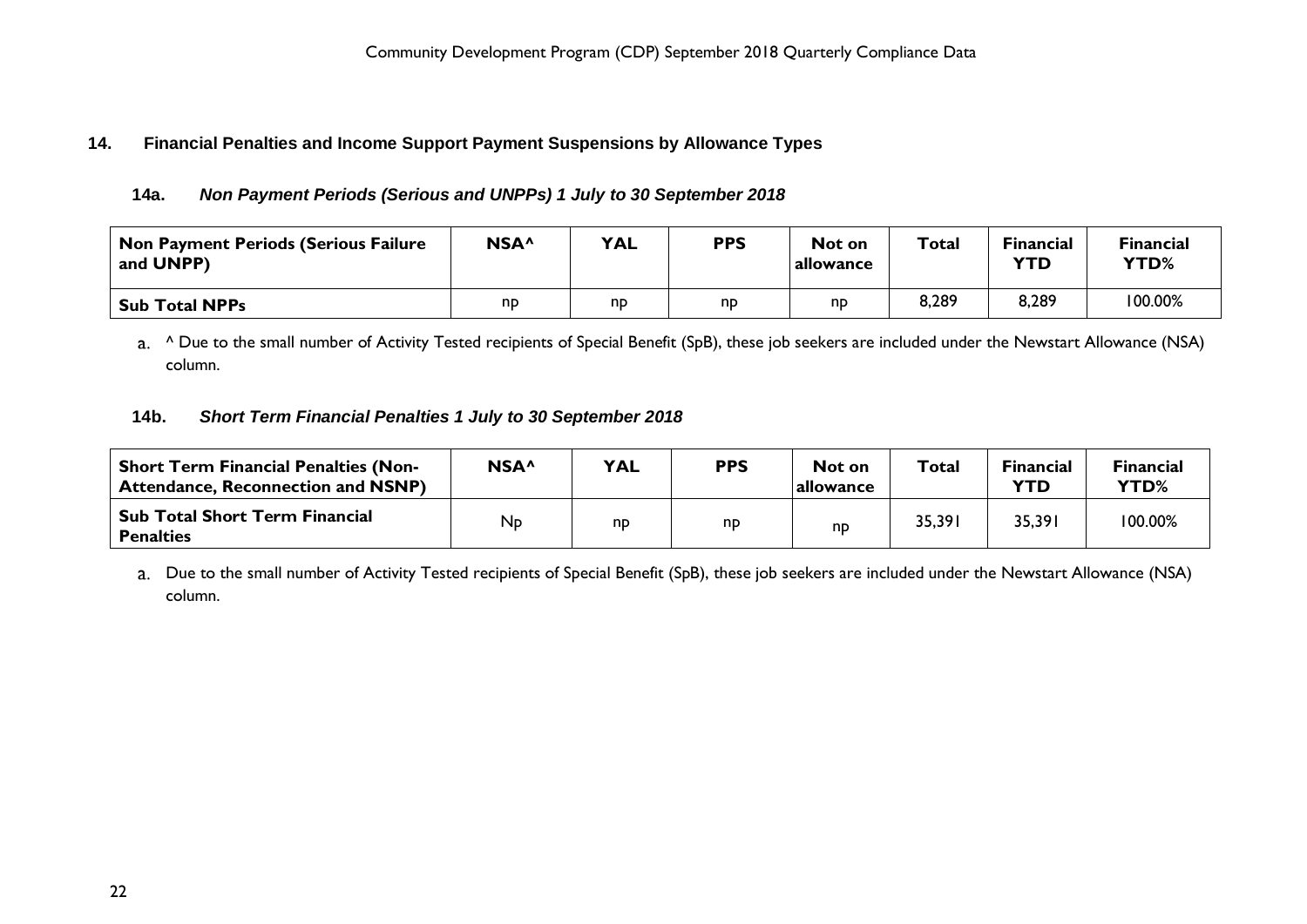## <span id="page-22-0"></span>**14c.** *Total Financial Penalties 1 July to 30 September 2018*

| <b>Total Financial Penalties</b> | NSA <sup>^</sup> | <b>YAL</b> | <b>PPS</b> | Not on<br>allowance | <b>Total</b> | <b>Financial</b><br><b>YTD</b> | <b>Financial</b><br>YTD% |
|----------------------------------|------------------|------------|------------|---------------------|--------------|--------------------------------|--------------------------|
|                                  | $N_{\rm p}$      | np         | np         | np                  | 43,680       | 43,680                         | 100.00%                  |

a. <sup>^</sup> Due to the small number of Activity Tested recipients of Special Benefit (SpB), these job seekers are included under the Newstart Allowance (NSA) column.

Unemployment non-payment periods are generally for eight weeks. However, a person who has received Relocation Assistance to take up a job and voluntarily leaves this job without a reasonable excuse, or is dismissed for misconduct within the first six months, may be subject to a non-payment penalty period of 12 weeks. This penalty may also be applied if the job seeker accepts the job and relocates but does not commence employment.

Appointment related failures comprise of financial penalties for non-attendance at a provider or Department of Human Services (including CCA) appointment.

Reconnection failures for not entering into a Job Plan can be applied when a job seeker does not attend an appointment with their provider then refuses to enter into a Job Plan at their re-engagement appointment. This refusal represents the job seeker's first refusal to enter into a Job Plan.

## <span id="page-22-1"></span>**14d.** *Income Support Payment Suspensions 1 July to 30 September 2018*

| Income Support payment suspensions                                    | NSA <sup>^</sup> | <b>YAL</b> | <b>PPS</b> | Total  | <b>Financial YTD</b> | <b>Financial</b><br><b>YTD%</b> |
|-----------------------------------------------------------------------|------------------|------------|------------|--------|----------------------|---------------------------------|
| Income support payment suspension - non-<br>attendance at appointment | 12,248           | 2,028      | 128        | 14,404 | 14,404               | 56.96%                          |
| Income support payment suspension $-$<br>disengagement from activity  | 9,349            | .458       | 78         | 10,885 | 10,885               | 43.04%                          |
| <b>Total Income Support payment</b><br>suspensions                    | 21,597           | 3,486      | 206        | 25,289 | 25,289               | 100.00%                         |

a. <sup>^</sup> Due to the small number of Activity Tested recipients of Special Benefit (SpB), these job seekers are included under the Newstart Allowance (NSA) column.

Income support payment suspensions are applied when a job seeker fails to attend an appointment with their employment services provider and a Non-Attendance Report is submitted, or when a job seeker disengages from an activity and their provider indicates on a No Show No Pay Participation Report that they wish to discuss this with the job seeker.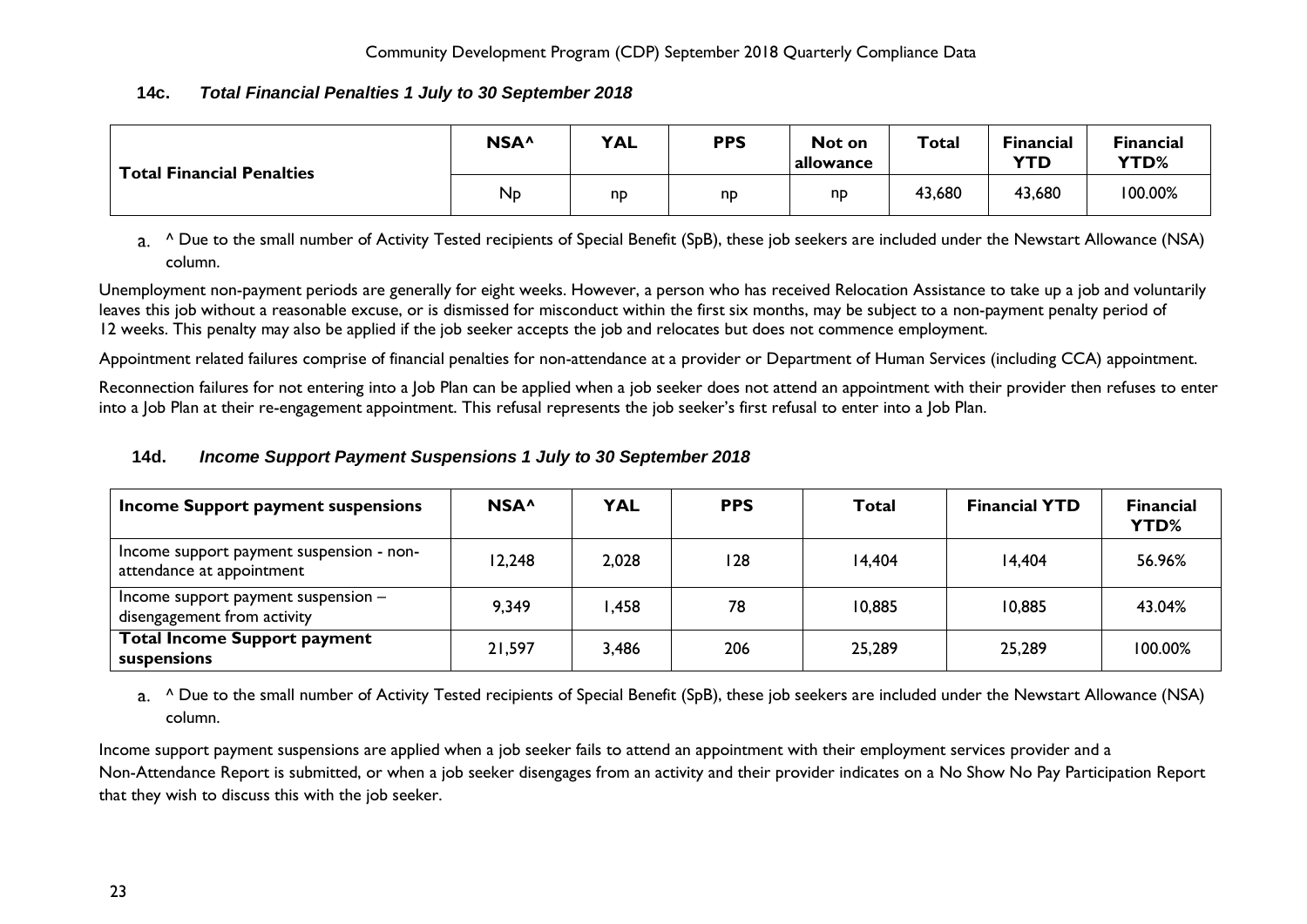## <span id="page-23-1"></span><span id="page-23-0"></span>**15. Financial Penalties and Income Support Payment Suspensions by Employment Services**

**15a.** *Non Payment Periods (Serious and UNPPs) 1 July to 30 September 2018*

| <b>Non Payment Periods (Serious and</b> | <b>CDP</b> | <b>Financial</b> | <b>Financial</b> |
|-----------------------------------------|------------|------------------|------------------|
| <b>UNPPs)</b>                           | Total      | YTD              | YTD%             |
| <b>Sub Total NPPs</b>                   | 8.289      | 8.289            | 100.00%          |

#### <span id="page-23-2"></span>**15b.** *Short Term Financial Penalties 1 July to 30 September 2018*

| <b>Short Term Financial Penalties (Non-</b>               | <b>CDP</b> | <b>Financial</b> | <b>Financial</b> |
|-----------------------------------------------------------|------------|------------------|------------------|
| <b>Attendance, Reconnection and NSNP)</b>                 | Total      | YTD              | YTD%             |
| <b>Sub Total Short Term Financial</b><br><b>Penalties</b> | 35.391     | 35,391           | $100.00\%$       |

#### <span id="page-23-3"></span>**15c.** *Total Financial Penalties 1 July to 30 September 2018*

| <b>Total Financial Penalties</b> | <b>CDP</b><br>Total | <b>Financial</b><br><b>YTD</b> | <b>Financial</b><br>YTD% |
|----------------------------------|---------------------|--------------------------------|--------------------------|
|                                  | 43.680              | 43,680                         | $100.00\%$               |

Unemployment non-payment periods are generally for eight weeks. However, a person who has received Relocation Assistance to take up a job and voluntarily leaves this job without a reasonable excuse, or is dismissed for misconduct within the first six months, may be subject to a non-payment penalty period of 12 weeks. This penalty may also be applied if the job seeker accepts the job and relocates but does not commence employment.

Appointment related failures comprise of financial penalties for non-attendance at a provider or Department of Human Services (including CCA) appointment.

Reconnection failures for not entering into a Job Plan can be applied when a job seeker does not attend an appointment with their provider then refuses to enter into a Job Plan at their re-engagement appointment. This refusal represents the job seeker's first refusal to enter into a Job Plan.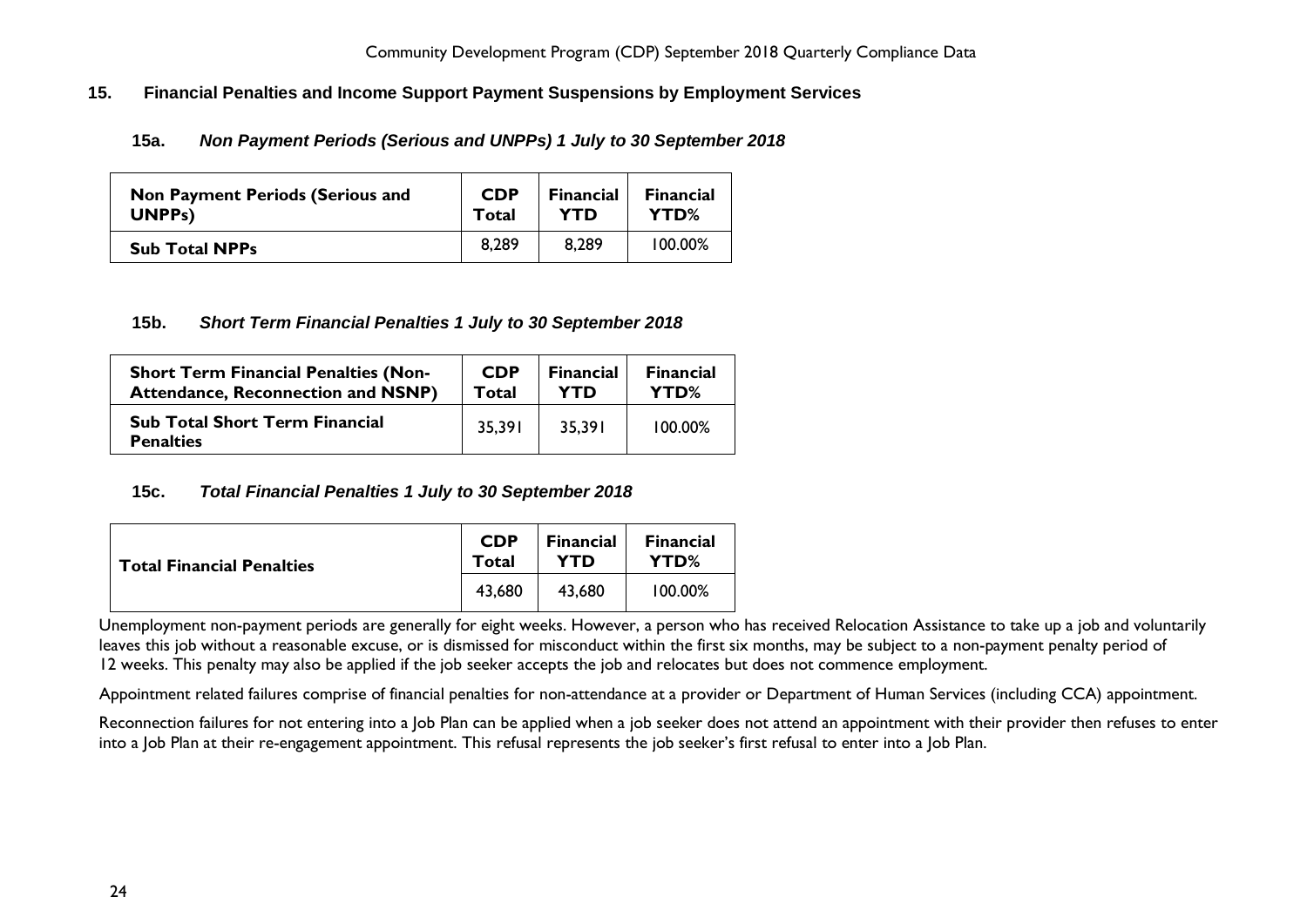## <span id="page-24-0"></span>**15d.** *Income Support Payment Suspensions 1 July to 30 September 2018*

| <b>Income Support payment suspensions</b>                             | <b>CDP</b><br>Total | <b>Financial</b><br><b>YTD</b> | <b>Financial</b><br>YTD% |
|-----------------------------------------------------------------------|---------------------|--------------------------------|--------------------------|
| Income support payment suspension - non-<br>attendance at appointment | 14,404              | 14,404                         | 56.96%                   |
| Income support payment suspension -<br>disengagement from activity    | 10,885              | 10,885                         | 43.04%                   |
| <b>Total Income Support payment</b><br>suspensions                    | 25,289              | 25,289                         | 100.00%                  |

Income support payment suspensions are applied when a job seeker fails to attend an appointment with their employment services provider and a

Non-Attendance Report is submitted, or when a job seeker disengages from an activity and their provider indicates on a No Show No Pay Participation Report that they wish to discuss this with the job seeker.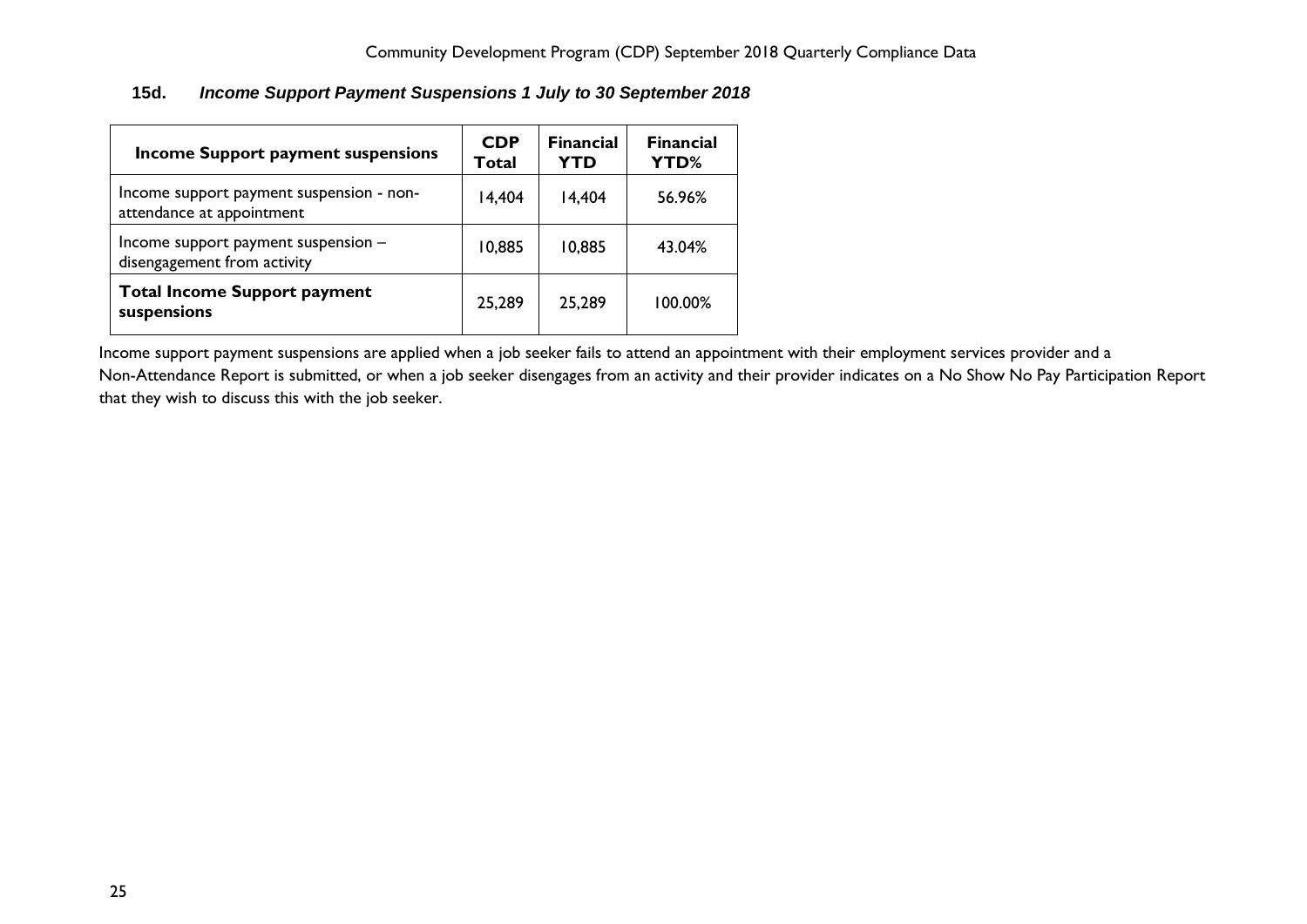# <span id="page-25-0"></span>**Glossary**

Active job seekers – job seekers on activity-tested income support payments that are currently active in employment services. These job seekers meet their mutual obligation requirements for income support through activities such as: attending provider appointments; undertaking activities to help them become more job ready; and looking for work.

**Approved activity** – job seekers fully meeting their activity test requirements through doing a sufficient amount of approved activities, such as part-time work or education, for a specified period (e.g. Principal Carer Parents undertaking 30 hours a fortnight of paid work and/or study). These job seekers do not have to use employment services for the period they are doing a sufficient amount of approved activity or activities.

**Caring responsibilities** – means that the Department of Human Services determined the job seeker had caring responsibilities preventing them from complying with the requirement (for example, caring for a sick dependant or relative).

**Comprehensive Compliance Assessment (CCA)** – must be conducted before a job seeker can have a penalty applied for persistent non-compliance. A CCA is conducted where a job seeker has:

- three (3) applied failures as a result of failing to attend an appointment, enter into a Job Plan or satisfactorily meet their Job Search Requirement within a six month period; or
- three (3) days of applied No Show No Pay penalties, within a six month period.

A CCA can also be requested at any time by either an employment services provider or the Department of Human Services if a job seeker is failing to meet their activity test requirements to determine why the job seeker is failing to meet their requirements.

**Compliance Activity** – the non-payment period was waived due to the job seeker agreeing to undertake a Compliance Activity involving weekly participation.

**Connection Failures** occur when a job seeker, without reasonable excuse:

- does not attend an initial appointment with a third party provider (e.g. a Work for the Dole host organisation or training provider not an employment services provider);
- refuses to enter into a Job Plan;
- fails to meet a job search requirement in their Job Plan.

Job seekers do not incur financial penalties if they have a Connection Failure applied.

**Cultural / language issues** – means that the Department of Human Services has determined cultural diversity, language, literacy or numeracy issues prevented the job seeker from being able to understand or comply with the requirement. The impact of these factors must be considered by decision-makers in setting requirements and determining failures.

**Discretion** – means that the provider considers the job seeker did not have a reasonable excuse for not attending the appointment but they have nonetheless decided not to submit a Non-Attendance Report to the Department of Human Services and are instead using another method to re-engage the job seeker (e.g. booking a new appointment for the job seeker).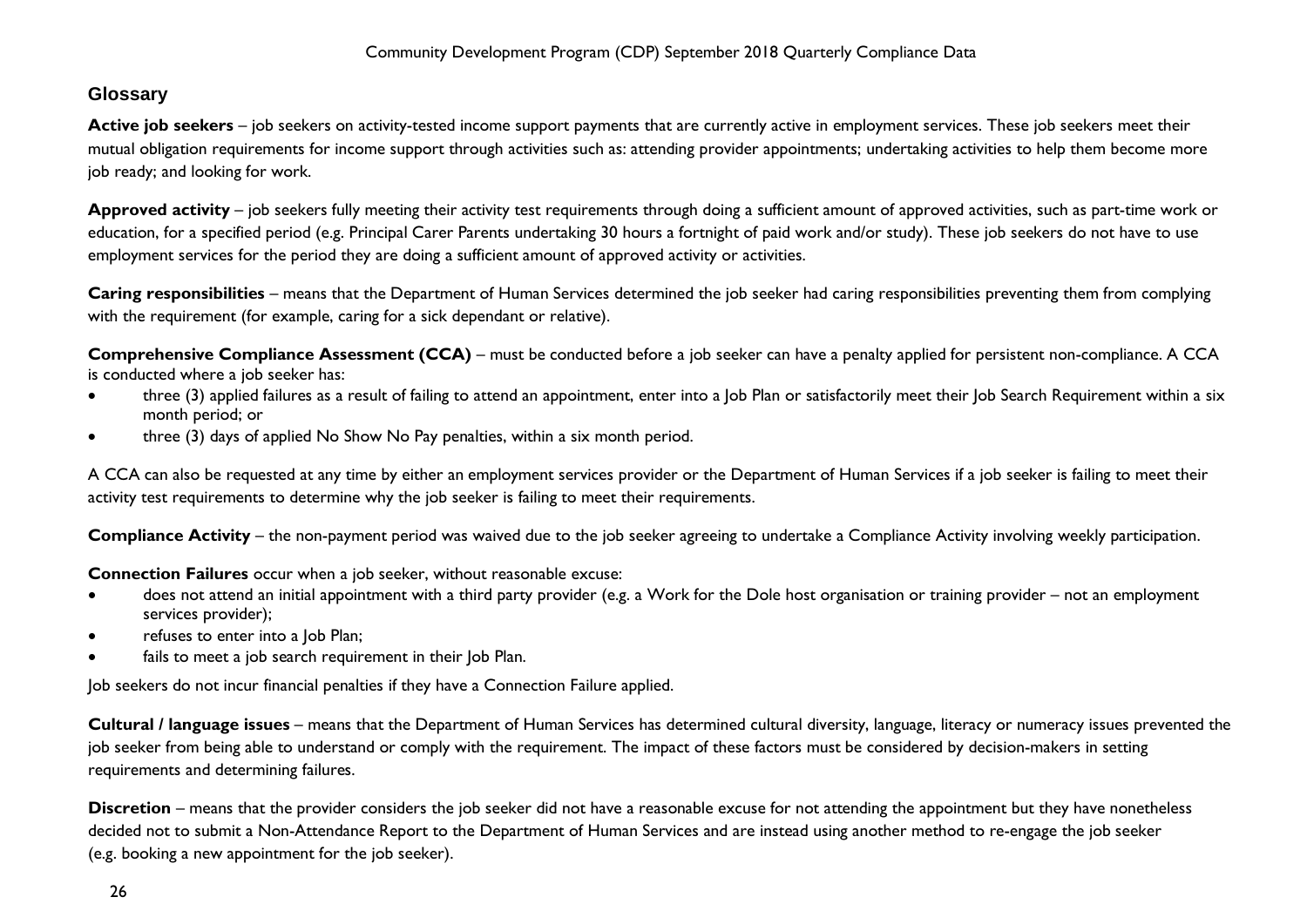**Explanatory Notes –** this document can be found on the Department of Employment, Skills, Small and Family Business website and provides further information on job seeker compliance penalties.

**Failure to attend activity** – means failure to attend an activity specified as a compulsory term in a Job Plan.

**Financial Hardship** – means that the non-payment period was waived due to the job seeker being unable to undertake a Compliance Activity and having liquid assets below a specified amount.

**Financial Penalties** – a job seeker can incur a non-payment period for persistent and wilful non-compliance or for refusing an offer of suitable work, for voluntarily leaving work or being dismissed for misconduct. A No Show No Pay penalty can be applied for failing to attend activities within the Job Plan, or for failing to attend a job interview. A reconnection penalty can be applied for failing to attend a reconnection appointment, or for failing to return a satisfactory Job Seeker Diary.

**Foreseeable or unacceptable activity prevented compliance** – the job seeker claimed to have been undertaking other acceptable activities at the time of the requirement, such as a legal commitment (e.g. attending court), attending a job interview or working. If a failure is applied in these circumstances it means the decision-maker was not satisfied that the timing of the other activity would have prevented attendance at the appointment or activity or the decision maker did not believe the other activity occurred. In the case of a job seeker claiming to have been working, it may mean that the job seeker did not provide evidence to verify this or declare any earnings.

**Homelessness** – means that the Department of Human Services determined a job seeker's homelessness prevented the job seeker from being able to comply with the requirement.

**Income Support Payment suspensions** – are applied when a job seeker fails to attend an appointment with their employment provider or when a provider advises the Department of Human Services that a job seeker has disengaged from an activity. As payment is restored once the job seeker attends a re-engagement appointment, payment suspension is not a failure or financial penalty under the compliance framework. A failure and/or penalty may be separately applied where the Department of Human Services determines that the job seeker had no reasonable excuse for their non-attendance or failed to give prior notice of a reasonable excuse when it was reasonable to expect them to do so.

**Invalid reason** – means that the provider considers the job seeker did not have a reasonable excuse for not attending the appointment, or they have been unable to make contact with the job seeker. If a provider records a result of 'invalid reason', they will submit a Non-Attendance Report to the Department of Human Services. Where the Non-Attendance Report is not successfully submitted to the Department of Human Services, the 'invalid' reason result will be automatically updated to a 'discretion' result.

**Job seeker chose not to participate** – the job seeker did not want to attend an appointment or activity because the time was not convenient for the job seeker, because the job seeker did not see value in attending or because they indicated that they did not care whether they attended or not.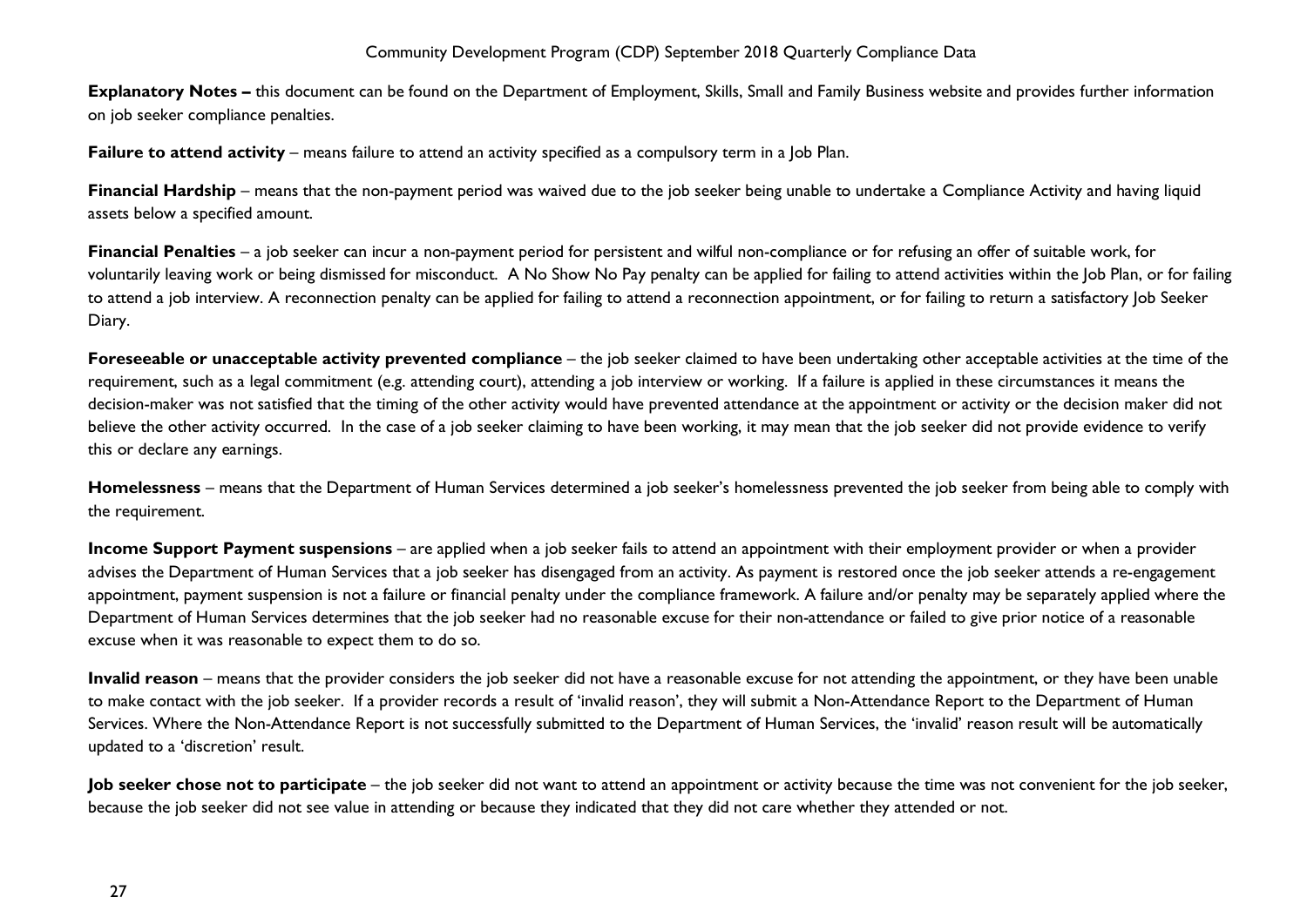**Job seeker considered work offered was unsuitable** – the job seeker failed to attend a job interview because, for example, they did not like the prospective job, did not think they would have the necessary skills or did not think it would pay enough. Before applying a failure in these circumstances, the Department of Human Services decision-makers are required under social security law to ensure, among other things, that the prospective job met the applicable statutory conditions relating to wages and conditions and that the job seeker had the skills to do the work or would have been given appropriate training by the employer to enable them to do the work.

Job seeker denied being notified – the job seeker believed they were not notified of the requirement. The Department of Human Services must be satisfied that the job seeker was properly notified of their requirement before a failure can be applied. In these cases, the Department of Human Services was satisfied that this had occurred and found no reason to accept the job seeker's explanation.

**Job seeker error** – the job seeker got the time or date of a requirement wrong, they slept in or forgot to attend.

Job seeker had reasonable excuse – means that the Department of Human Services determined the job seeker had a reasonable excuse for failing to comply with the requirement and therefore a Participation Failure should not be applied.

**JSCI – Eligible for higher stream** – means a job seeker had their JSCI updated and the outcome of the JSCI was for the job seeker to be referred to a higher stream of service in the jobactive system. As the CDP does not stream job seekers, this does not apply to CDP job seekers.

**JSCI - Referral for ESAt** – means a job seeker had their JSCI updated and the outcome of the JSCI was for the job seeker to be referred to an Employment Services Assessment. Employment Services Assessments superseded Job Capacity Assessments from 1 October 2011.

**Manageable or unproven medical issue** – the job seeker indicated a medical condition prevented their attendance, but their explanation was not accepted as reasonable. This will generally be because the job seeker did not appear ill or provide evidence of their illness, or where evidence was provided but the condition was manageable and should not have prevented attendance at the time of the appointment or activity. This category also covers situations where the excuse relates to substance or alcohol use or mental health issues but where the decision-maker has determined that in this instance the person's condition would not have prevented compliance.

**Medical reason A** – means that the Department of Human Services determined a medical reason prevented the job seeker from complying with the requirement but the job seeker did not provide specific evidence relating to this particular incident. Included in this category are instances where the job seeker had previously provided evidence of the medical condition or it was not considered reasonable or necessary for the job seeker to attend a doctor.

**Medical reason B** – means that the Department of Human Services determined a medical reason prevented the job seeker from complying with the requirement and the job seeker provided specific evidence relating to the particular incident.

**Nature of requirements** – means that the Department of Human Services determined the requirement with which the job seeker did not comply was not reasonable or appropriate to the circumstances of the job seeker. This includes, for example, where a job seeker was referred to an unsuitable activity, where attendance required an unreasonable travel distance or where a job did not meet minimum work conditions or enable a job seeker to arrange or access childcare.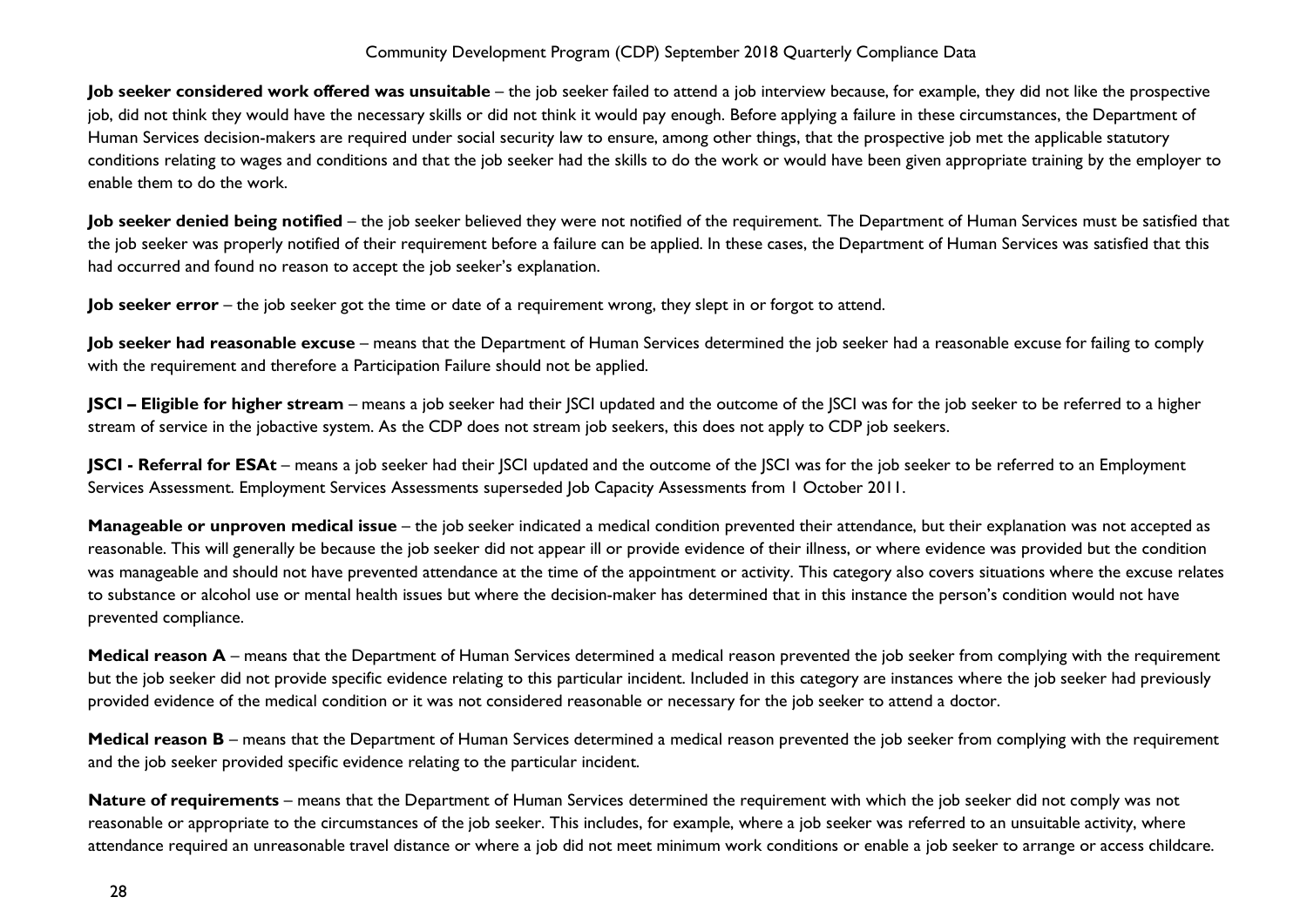**Non-Attendance Failure** – is applied when a job seeker has no reasonable excuse for not attending their initial appointment or fails to give prior notice of a reasonable excuse if it was reasonable to expect them to do so. A Non-Attendance Failure results in a loss of one-tenth of the job seeker's fortnightly income support payment for each business day for the day the job seeker was notified until the day the job seeker attends.

**Non-Attendance Report** – is submitted by an employment services provider when a job seeker fails to attend a regular provider appointment. The Non-Attendance Report replaced the Connection Failure Participation Report which was used to report this type of non-attendance from 1 July 2014.

**No change in Employment Services Program or Stream** – means there has been no recommendation to change the job seeker's Employment Services Program or Stream. CCAs in this category can recommend one or more outcomes that can be undertaken or arranged by the job seeker's current provider or they may not recommend any particular action.

**No Outcomes** – there were no outcomes or other action recommended by the Department of Human Services as part of the CCA. This means that the Department of Human Services specialist officer who conducted the CCA found that the job seeker had no barriers to participation that warranted a specific sort of intervention but that there were insufficient grounds to determine that the job seeker had been persistently and deliberately non-compliant.

**No reason offered** – the job seeker did not offer a reason for their non-attendance.

No Show No Pay Failure – may be applied if the job seeker has failed to either attend or behave appropriately at an activity in the Job Plan, or attend or behave appropriately at a job interview with a prospective employer. Following an investigation by DHS into the non-compliance, the job seeker may lose one-tenth of their fortnightly income support payment for every day they do not participate and did not have a reasonable excuse.

**Notifying requirements** – means that the Department of Human Services determined the job seeker did not receive notification, was not notified correctly or was not given enough time to meet their requirement. This includes, for example, instances where mail may have gone astray or the job seeker had no permanent residence for mail to be sent to.

**Number of job seekers with a Vulnerability Indicator** – means job seekers who, at the end of the quarter, had one or more Vulnerability Indicators on their record.

**Other** – includes all other Participation Reports or Provider Appointment Reports rejected on the grounds that the job seeker had a reasonable excuse for not complying (for example, a police restriction, community service order or legal appointment).

**Other acceptable activity** – means that the Department of Human Services determined the job seeker was participating in an activity that made it acceptable not to meet the requirement (for example, undertaking paid work, attending an interview, etc.).

**Other job seekers** – job seekers that do not currently have to use employment services because they have a 'Temporary exemption', 'Reduced work capacity' or are undertaking an 'Approved activity'. These job seekers can use employment services voluntarily, but are not required to do so.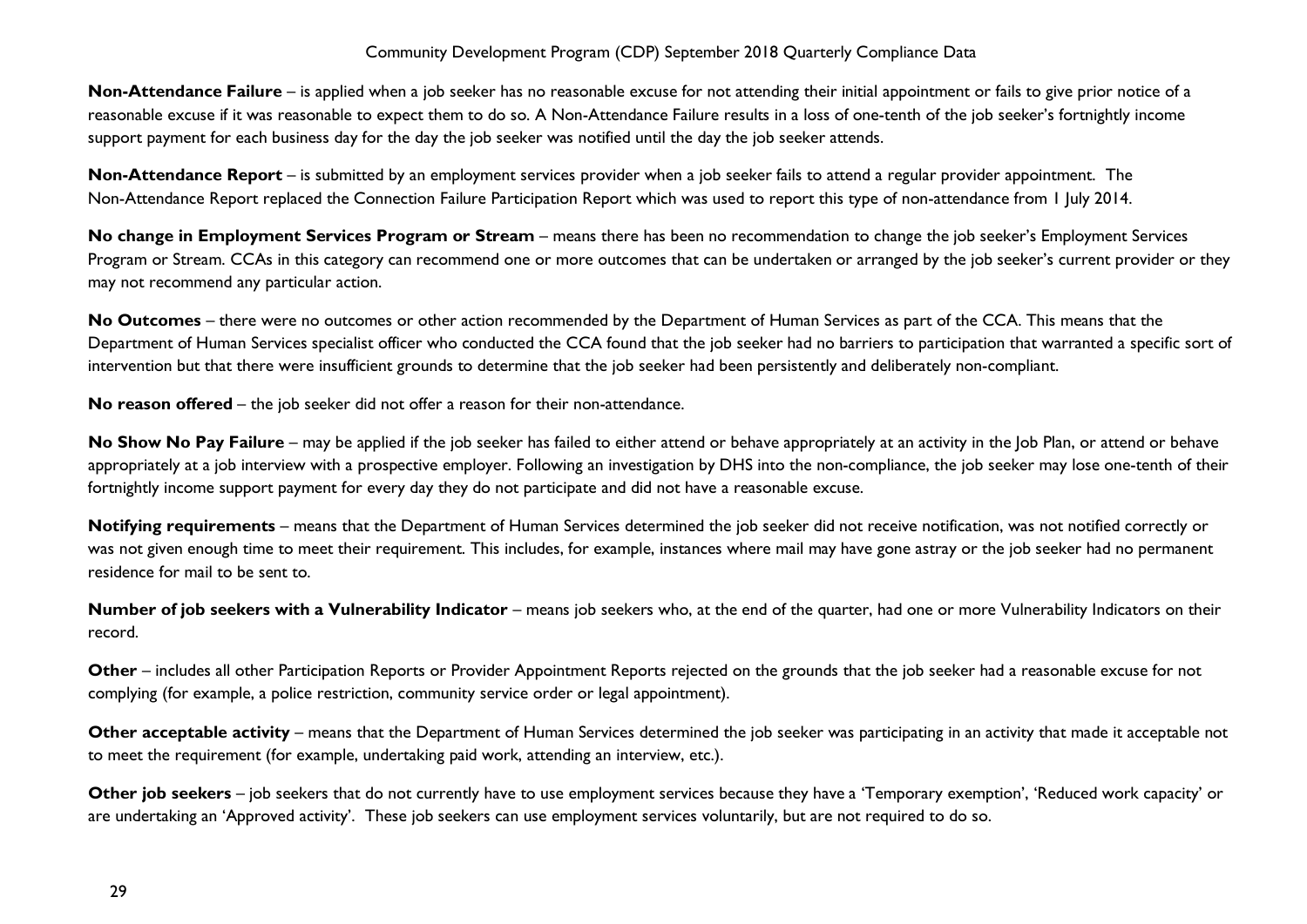**Other Outcomes** – includes any sort of recommended outcome that does not involve a change of Employment Services Program or Stream and can therefore be undertaken or arranged by the job seeker's current provider. These include suggested changes to the job seeker's Job Plan to include any vocational or nonvocational activities designed to help the job seeker to become more job-ready (e.g. a referral for housing assistance or literacy and numeracy training).

Personal crisis – means that the Department of Human Services determined a personal crisis prevented the job seeker from complying with the requirement (for example, a bereavement of a family member).

**Personal matter** – the job seeker indicated that they had personal relationship issues, caring responsibilities, difficulties with accommodation or bereavement following the death of a friend, relative or pet. While such circumstances can impact on a job seeker's capacity to comply, the Department of Human Services decision-maker found that they did not do so in these instances.

**Provider Appointment Report** – is submitted by providers when they want a job seeker's income support payment suspension to remain and to recommend to the Department of Human Services that a financial penalty be applied.

**Reason not recorded** –- are failures that are not attendance-related. While the job seeker's reason for non-compliance must be considered before the failure can be applied, it is not recorded in a way which can be easily extracted for the purposes of this data.

**Reasonable excuse but no prior notice** - the job seeker had a reasonable excuse for not attending their appointment but failed to give prior notice of their inability to attend an appointment when it would have been reasonable to expect them to do so.

Reconnection Failure - may be applied as a result of a provider submitting a Provider Appointment Report (PAR) for non-attendance at a re-engagement appointment or if the provider reports to DHS that a job seeker fails to meet another reconnection requirement without a reasonable excuse. A Reconnection Failure results in loss of payment from the date of the failure until the day the job seeker meets a further reconnection requirement.

**Reduced work capacity** - job seekers with an assessed temporary or partial reduced work capacity of 0-14 hours a week do not have to be in employment services, and are able to fully satisfy their activity test requirements through a quarterly interview with the Department of Human Services.

**Serious Failure** - may be applied for either refusing a suitable job offer, failing to commence in a suitable job (after having accepted it); or persistent and wilful noncompliance (can only be applied following a Comprehensive Compliance Assessment to ensure that the job seeker's behaviour is not the result of unidentified barriers to participation beyond their control).

**Submitting PRs/PARs** - means that the Department of Human Services rejected the Participation Report or Provider Appointment Report on the grounds that it was not valid. This includes, for example, where the report was submitted for a period during which the job seeker had an exemption or was not receiving any payments; it was submitted for a requirement not contained in the Job Plan; or the report was filled out incorrectly containing the wrong code or date of incident.

**Temporary exemption** - job seekers can be granted an exemption by the Department of Human Services, for a specified period of time, from complying with their requirements. Exemptions are granted if the job seeker does not have the capacity to undertake mutual obligation requirements due to the impact of personal